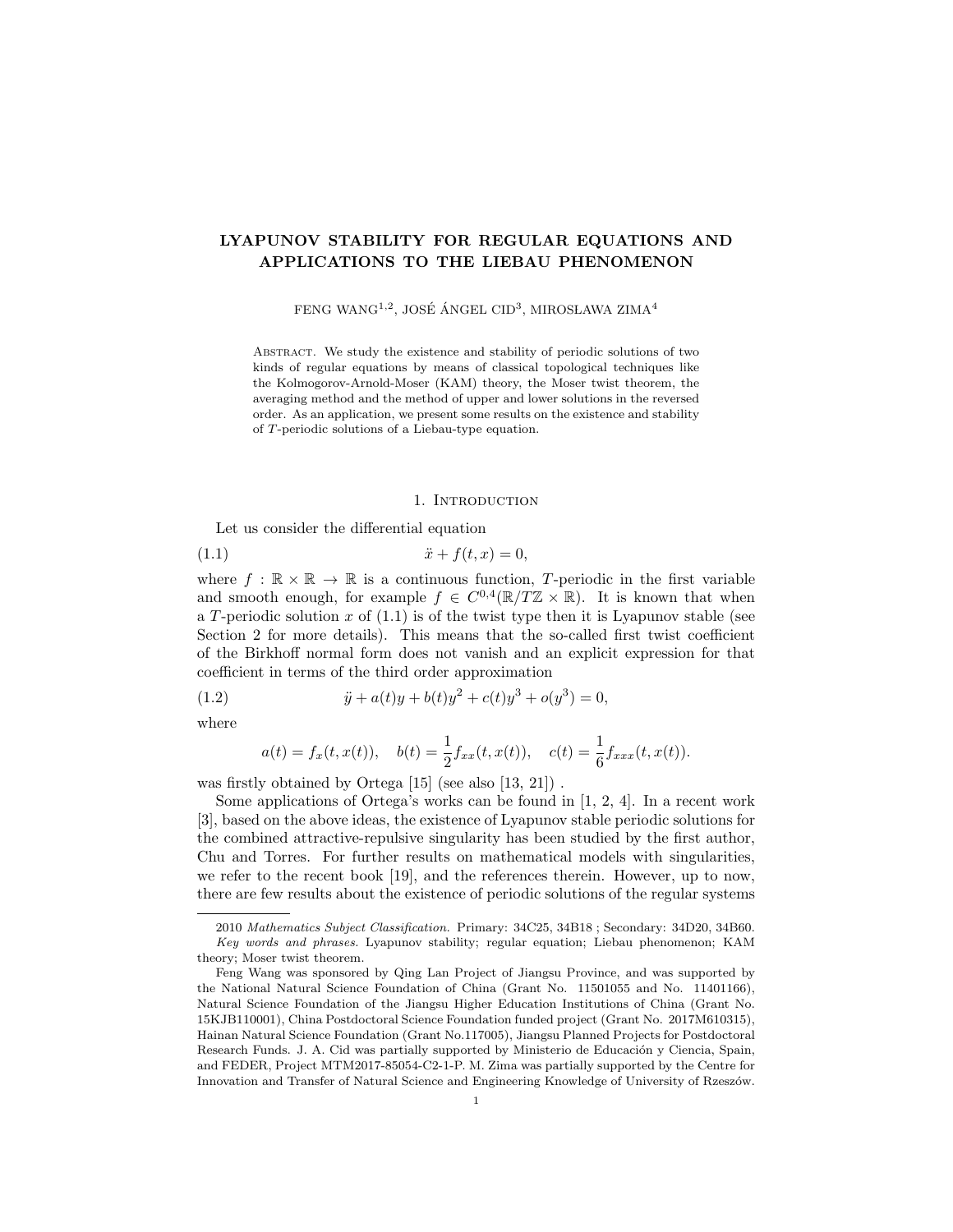[10, 16]. The main aim of this paper is to develop some new existence and stability criteria so that the regular case can be studied following the ideas in [3] and an application to the Liebau phenomenon could be obtained. More precisely, we will study the existence and stability of T-periodic solutions of the regular equation

(1.3) 
$$
\ddot{x} = r(t)x^{\alpha} - s(t)x^{\beta},
$$

and the equation with a small parameter  $\varepsilon$ 

(1.4) 
$$
\ddot{x} = r(t)x^{\alpha} - \varepsilon s(t)x^{\beta},
$$

where  $0 < \alpha < \beta < 1$ , and r, s are continuous and T-periodic functions.

The Liebau phenomenon or "valveless pumping effect" is referred to a preferential direction of the flow obtained in mechanical systems without valves as consequence of asymmetric periodic oscillations, [14]. A simple model which shows this effect, the so called "one pipe-one tank" configuration, was presented in [17] and a detailed description of it is also available in [5] and [19, Chapter 8]. That model leads to the searching of positive T-periodic solutions for the following singular second-order differential equation

(1.5) 
$$
\ddot{u} + a\dot{u} = \frac{1}{u}(e(t) - b\dot{u}^2) - c,
$$

where

$$
a = \frac{r_0}{\rho}, \quad b = 1 + \frac{\zeta}{2}, \quad c = \frac{gA_P}{A_T}, \quad e(t) = \frac{gV_0}{A_T} - \frac{p(t)}{\rho},
$$

and the meaning of the involved functions and parameters are the following

| $r_0 \geq 0$   | friction coefficient on the tube |
|----------------|----------------------------------|
| $\rho > 0$     | density of the fluid             |
| $\zeta \geq 1$ | junction coefficient             |
| $\mathfrak{g}$ | acceleration of gravity          |
| $A_P > 0$      | cross section of the pipe        |
| $A_T > 0$      | cross section of the tank        |
| $V_0 > 0$      | total volume of the fluid        |
| p(t)           | $T$ -periodic forcing            |

So, from the physical point of view, it is natural to assume in equation (1.5) that

 $a \geq 0$ ,  $b > 1$ ,  $c > 0$  and e is continuous and T – periodic.

Notice that we could even assume that  $b \geq 3/2$ .

Recently, some results on the existence and stability of periodic positive solutions for (1.5) with friction were presented in [5, 6, 7, 19]. Furthermore, Liao obtained in [12] the existence of T-periodic solutions of a generalized Liebau-type differential equation by using the fixed point theorem in cones. However, up to now, there are few works on the conservative case  $a = 0$ , which is an idealization but it is interesting from both the mathematical and the physical point of view. Our results in the present paper shall fill partially this gap.

So, let us consider equation (1.5) without friction, that is,

(1.6) 
$$
\ddot{u} = \frac{1}{u}(e(t) - bu^2) - c.
$$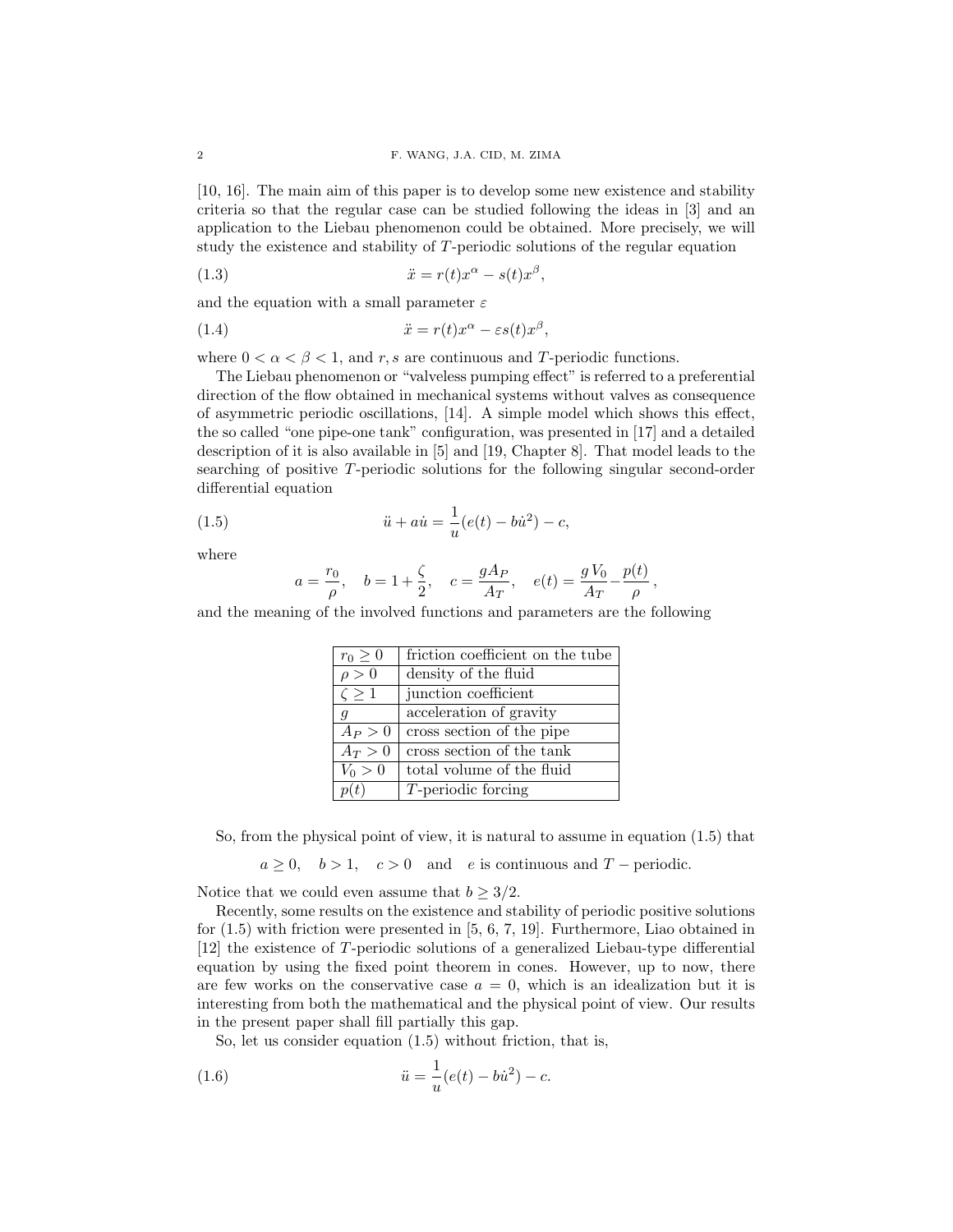By means of the change of variables  $u = x^{\kappa}$ , where  $\kappa = 1/(b+1)$  (see [5]), we rewrite the singular problem (1.6) as

(1.7) 
$$
\ddot{x} = \frac{e(t)}{\kappa} x^{1-2\kappa} - \frac{c}{\kappa} x^{1-\kappa},
$$

which is a regular equation in the form  $(1.3)$ . Notice that it has physical sense to consider  $c$  as a small parameter, meaning that the section of the pipe is much less than the section of the tank, and then equation  $(1.7)$  fits also in the form  $(1.4)$ .

The paper is organized as follows: after this Introduction, in Section 2 for the convenience of the reader we collected some general results, well known by the specialists, used in order to proof our main theorems. Section 3 is devoted to our main existence and stability criteria. The importance of such result relies in that, for the first time in this topic, we have stability theorems for the regular equations (1.3) and (1.4). In Section 4 the previous results are applied to the Liebau model (1.6) and some illustrative examples are given.

Throughout this paper the following notations will be used. For a given Tperiodic continuous function h we denote

$$
\bar{h} = \frac{1}{T} \int_0^T h(t)dt, \quad h_m = \min_{t \in [0,T]} h(t), \quad h_M = \max_{t \in [0,T]} h(t), \quad \tilde{h}_m = \min_{t \in [0,T]} |h(t)|,
$$

and  $\Delta_h = \frac{h_M}{h_m}$ . This quantity  $\Delta_h \geq 1$  can be regarded as a measure of the ratio of  $h_M$  to  $h_m$  and will play a key role in our main results. Furthermore, we define  $\gamma = \frac{1}{\beta - \alpha}$ . Since  $0 < \alpha < \beta < 1$ , we have  $\gamma \in (1, \infty)$ .

# 2. Preliminaries

The linearized equation of (1.2) is the Hill's equation

$$
(2.1) \qquad \qquad \ddot{y} + a(t)y = 0.
$$

We say that (2.1) is elliptic, or linearly stable, if its Floquet multipliers  $\lambda_1, \lambda_2$  satisfy  $\lambda_1 = \overline{\lambda}_2$ ,  $|\lambda_1| = 1$ ,  $\lambda_1 \neq \pm 1$ . In this case the rotation number  $\rho$  is defined by the relation  $\lambda = \exp(\pm i \rho T)$ , and for convenience we write  $\theta = \rho T$ .

It is well known that the linear stability of  $(2.1)$  is not enough to ensure the Liapunov stability of (1.2). The T-periodic solution  $x(t)$  of (1.1) is called 4-elementary if the multipliers  $\lambda$  of (2.1) satisfy  $\lambda^q \neq 1$  for  $1 \leq q \leq 4$ . If  $x(t)$  is 4-elementary then we say that  $x(t)$  is of the twist type if the first twist coefficient  $\mu$  of the Birkhoff normal form of the Poincaré map is non-zero. In that case Moser's invariant curve theorem can be applied to show that a solution of twist type is Lyapunov stable (see §32-§34 in [18]) and, moreover, around it the complex dynamics prescribed by KAM theory arises. Clearly, a major difficulty in this approach is the computation of the corresponding first twist coefficient  $\mu$ . This task was firstly accomplished by Ortega in [15] where he found an explicit formula for  $\mu$ , later reformulated in [21] (see also [13]) as

$$
(2.2)\quad \mu = \iint_{[0,T]^2} b(t)b(\tau)R^3(t)R^3(\tau)\chi_{\theta}(|\varphi(t) - \varphi(\tau)|)dt d\tau - \frac{3}{8}\int_0^T c(t)R^4(t)dt,
$$

where R and  $\varphi$  denote the polar coordinates,  $\Psi(t) = R(t) \exp(i\varphi(t))$  is the complex solution of (2.1) with initial conditions  $\Psi(0) = 1, \Psi'(0) = i$  and the kernel  $\chi_{\theta}$  is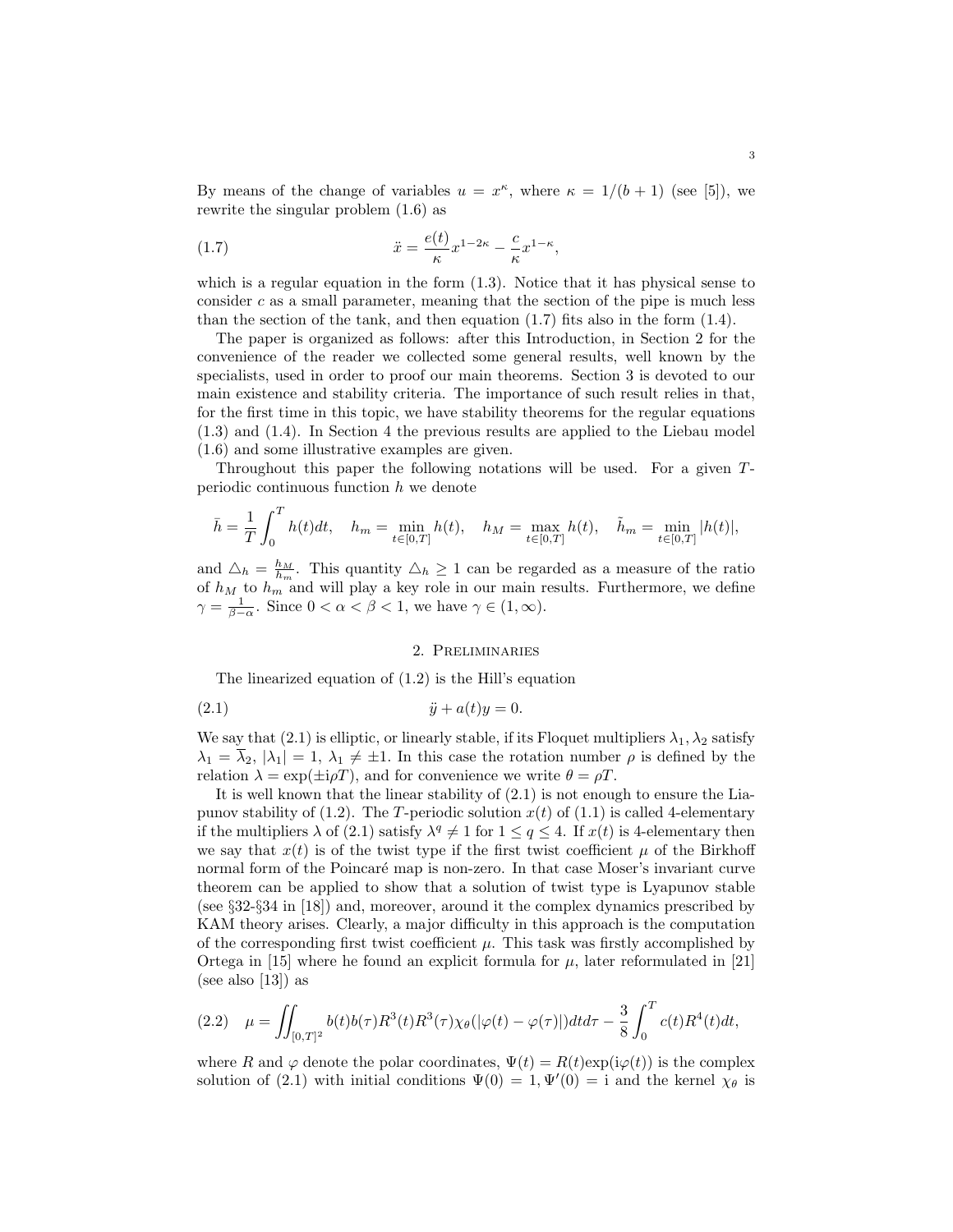given by

$$
\chi_{\theta}(x) = \frac{3\cos(x - \theta/2)}{16\sin(\theta/2)} + \frac{\cos 3(x - \theta/2)}{16\sin(3\theta/2)}, \qquad x \in [0, \theta].
$$

# 2.1. Existence lemmas.

**Definition 2.1.** A function  $\sigma_1 \in C^2([0,T])$  is said to be a **lower solution** of (1.1) if (i)  $\ddot{\sigma_1} + f(t, \sigma_1) \geq 0$  for all  $t \in [0, T]$ (ii)  $\sigma_1(0) = \sigma_1(T), \dot{\sigma_1}(0) \ge \dot{\sigma_1}(T)$ .

Analogously, an upper solution  $\sigma_2$  is defined by reversing the respective inequalities in the previous definition. A lower solution (resp. upper solution) is called strict if the inequality in (i) is strict. It is well known that the classical method of lower and upper solutions is a quite effective and flexible tool for studying existence of  $T$ -periodic solutions of  $(1.1)$ . Actually, a couple of upper and lower solutions such that  $\sigma_1(t) \leq \sigma_2(t)$  for all t typically leads to unstable solutions lying between  $\sigma_1$  and  $\sigma_2$  (see [9]). In order to obtain a stable solution, we now assume that  $\sigma_1$  and  $\sigma_2$  are ordered in the reversed way, provided the partial derivative of f with respect to x is not too large. The following result is a consequence of  $|8$ , Theorem 3.7].

**Lemma 2.2.** Assume that there exist upper and lower solutions of  $(1.1)$  such that  $\sigma_2(t) \leq \sigma_1(t)$  for all t. Under the assumption

$$
f_x(t,x) \leq \frac{\pi^2}{T^2}
$$
, for any  $x \in [\sigma_2(t), \sigma_1(t)],$ 

equation  $(1.1)$  has a T-periodic solution x such that

$$
\sigma_2(t) \le x(t) \le \sigma_1(t)
$$

for every t.

Remark 2.3. Under the assumptions of Lemma 2.2 all the T-periodic solutions of  $(1.1)$  between  $\sigma_2$  and  $\sigma_1$  are ordered and there exist the maximum and the minimum of such solutions, see [8, Exercise 3.5].

The following lemma summarises the averaging method and provides the existence of periodic solutions on differential equations like (1.4) containing a small parameter (for more details see [11, Chapter V, Theorem 3.2]).

Lemma 2.4. We consider the following differential system

$$
(2.3) \t\t\t \dot{x} = \varepsilon f(t, x, \varepsilon),
$$

where  $f : \mathbb{R} \times D \times [0, +\infty) \to \mathbb{R}^n$  is a continuous function, T-periodic in the first variable, of class  $C^{\hat{1}}$  in  $x, \varepsilon$  and D is an open subset of  $\mathbb{R}^n$ . We define

$$
f_0(x) = \lim_{T \to \infty} \frac{1}{T} \int_0^T f(t, x, 0) dt,
$$

and assume that for  $x_0 \in D$  with  $f_0(x_0) = 0$  we have the determinant of the Jacobian matrix  $J_{f_0}(x_0) \neq 0$ . Then there exist  $\varepsilon_0 > 0$  and a function  $x(t,\varepsilon)$ , continuous for  $(t, \varepsilon) \in \mathbb{R} \times [0, \varepsilon_0]$ , such that  $x(t, \varepsilon)$  is a T-periodic solution of  $(2.3)$ for any  $\varepsilon \in [0, \varepsilon_0]$  and  $x(t, 0) = x_0$ . Moreover, this solution  $x(t, \varepsilon)$  is unique in a neighborhood of  $x_0$ .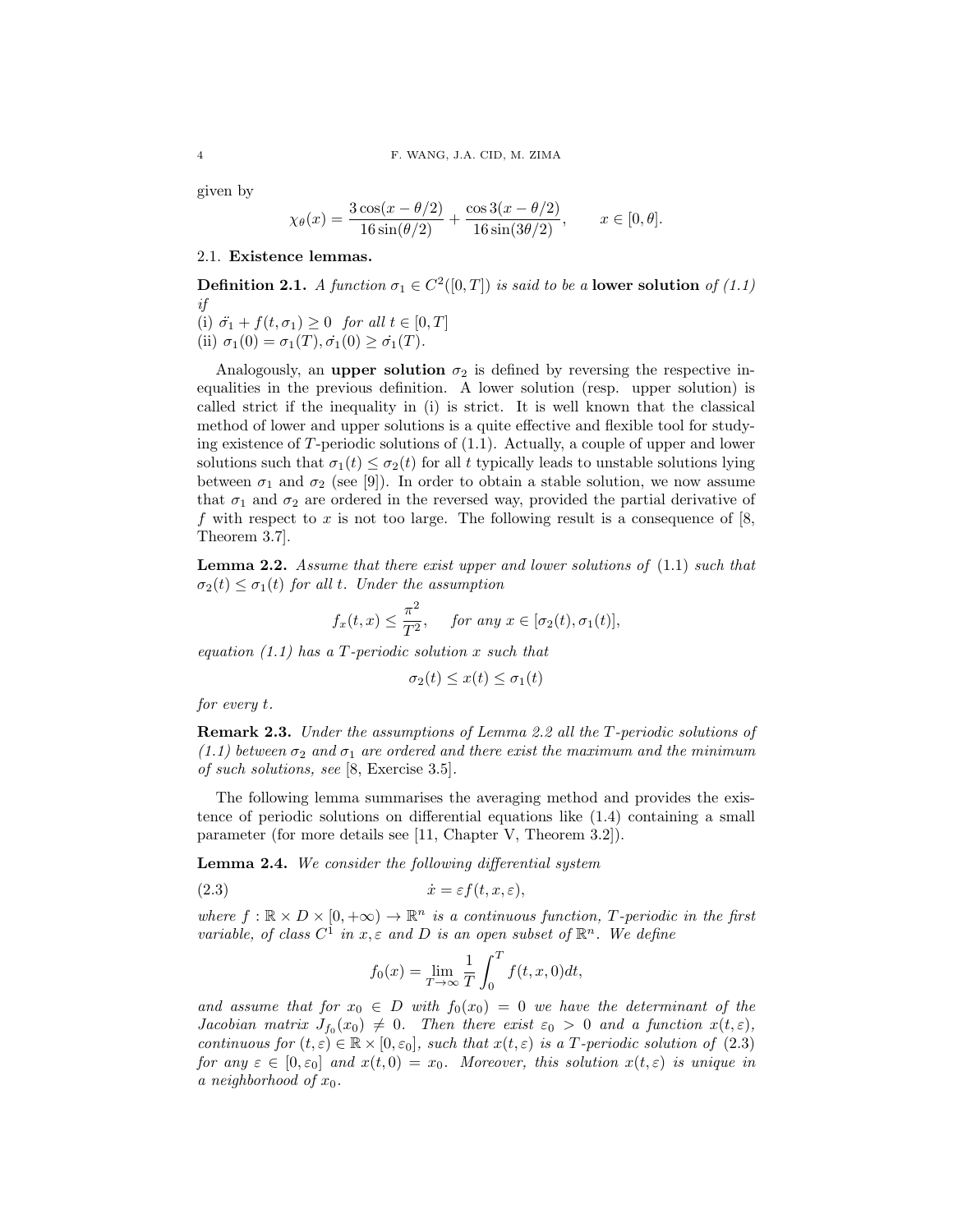#### 2.2. Stability lemmas.

Lemma 2.5. [20, Theorem 3.1, Theorem 3.2] Assume that there exists a T-periodic solution  $x \text{ of } (1.1) \text{ such that:}$ 

(i)  $0 < a_m \le a_M < (\frac{\pi}{2T})^2$ , (ii)  $c_m > 0$ , and either

(iii) 
$$
10\tilde{b}_m^2 a_m^{3/2} > 9c_M(a_M)^{5/2}
$$

or

(iii') 
$$
10\tilde{b}_M^2 a_M^{3/2} < 9c_m(a_m)^{5/2}
$$

is satisfied. Then the solution  $x$  is of the twist type and the Moser twist theorem [18] *implies that such a solution is stable.* 

The following asymptotic behavior of R and the rotation number  $\rho \equiv \rho(a)$  are very useful in order to get the sign of the first twist coefficient.

**Lemma 2.6.** [4, Corollary 4.1] Assume that a in  $(2.1)$  is nonnegative and has a positive mean  $\bar{a} > 0$ . Then  $R(t) =: R(t, a)$  and  $\theta =: \theta(a)$  in formula (2.2) satisfy the asymptotic behavior

$$
R(t) = \bar{a}^{-1/4} (1 + O(\bar{a})), \quad \theta(a) = T \bar{a}^{1/2} (1 + O(\bar{a})), \quad when \quad \bar{a} \to 0^+.
$$

## 3. Main results

3.1. Existence results. Let us define

(3.1) 
$$
\Delta := \Delta_r \Delta_s = \frac{r_M s_M}{r_m s_m},
$$

(3.2) 
$$
f(t,x) = s(t)x^{\beta} - r(t)x^{\alpha},
$$

and

(3.3) 
$$
g(x) = \beta s_M x^{\beta - 1} - \alpha r_m x^{\alpha - 1} \text{ for } x > 0.
$$

Notice that  $\Delta \geq 1.$ 

Lemma 3.1. Assume that r, s are positive T-periodic continuous functions. Then the following claims hold:

(i) The functions

$$
\sigma_2(t) \equiv \left(\frac{r_m}{s_M}\right)^\gamma \leq \sigma_1(t) \equiv \left(\frac{r_M}{s_m}\right)^\gamma,
$$

are constant upper and lower solutions of (1.3), respectively.

(ii) For all  $t \in \mathbb{R}$  and  $x > 0$ ,

$$
f_x(t, x) \le g(x).
$$

(iii) If  $\frac{\alpha(1-\alpha)}{\beta(1-\beta)} \leq 1$  then

$$
\max_{\sigma_2 \le x \le \sigma_1} g(x) = g(\sigma_2) = \frac{r_m}{\gamma} \left(\frac{s_M}{r_m}\right)^{(1-\alpha)\gamma}
$$

.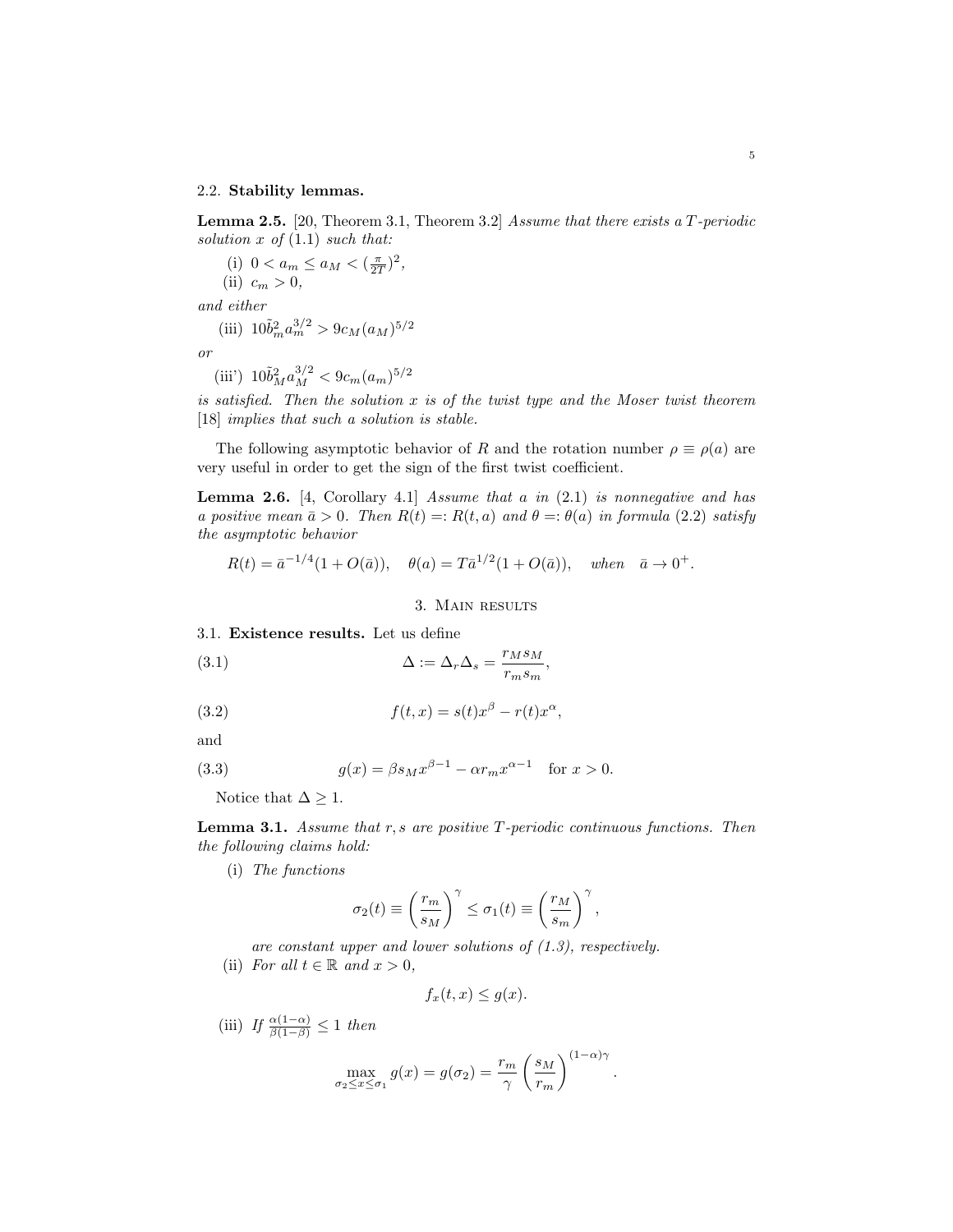(iv) If 
$$
1 < \frac{\alpha(1-\alpha)}{\beta(1-\beta)} < \Delta
$$
 then

$$
\max_{\sigma_2 \leq x \leq \sigma_1} g(x) = g(x_0) = \frac{\alpha r_m}{\gamma (1 - \beta)} \left( \frac{\beta (1 - \beta) s_M}{\alpha (1 - \alpha) r_m} \right)^{(1 - \alpha) \gamma},
$$

where

$$
x_0 = \left(\frac{\alpha (1-\alpha)r_m}{\beta (1-\beta)s_M}\right)^{\gamma}.
$$

(v) If  $\frac{\alpha(1-\alpha)}{\beta(1-\beta)} \geq \Delta$  then

$$
\max_{\sigma_2 \le x \le \sigma_1} g(x) = g(\sigma_1) = r_m(\beta \Delta - \alpha) \left(\frac{s_m}{r_M}\right)^{(1-\alpha)\gamma}.
$$

*Proof.* It is easy to check that (i) holds and that for all  $t \in \mathbb{R}$  and  $x > 0$  we have

$$
f_x(t,x) = \beta s(t)x^{\beta - 1} - \alpha r(t)x^{\alpha - 1}
$$
  
\$\leq \beta s\_M x^{\beta - 1} - \alpha r\_m x^{\alpha - 1} = g(x),\$

so (ii) holds too.

Now,  $g'(x) = 0$  if and only if  $x = x_0$ , as defined in (iv), and g is increasing on  $(0, x_0)$  and decreasing on  $(x_0, +\infty)$ . Therefore, either  $x_0 \leq \sigma_2, x_0 \in (\sigma_2, \sigma_1)$ , or  $x_0 \geq \sigma_1$  if either  $\frac{\alpha(1-\alpha)}{\beta(1-\beta)} \leq 1$ ,  $1 < \frac{\alpha(1-\alpha)}{\beta(1-\beta)} < \Delta$ , or  $\frac{\alpha(1-\alpha)}{\beta(1-\beta)} \geq \Delta$  are satisfied, respectively. Thus claims (iii), (iv) and (v) also hold.

As consequence of Lemmas 3.1 and 2.2 we have the following existence result.

Theorem 3.2. Assume that r, s are positive T-periodic continuous functions and one of following conditions holds:

(C1)  $\frac{\alpha(1-\alpha)}{\beta(1-\beta)} < 1$  and  $\frac{r_m}{\gamma} \left(\frac{s_M}{r_m}\right)^{(1-\alpha)\gamma} \leq \left(\frac{\pi}{T}\right)^2$ , (C2)  $1 \leq \frac{\alpha(1-\alpha)}{\beta(1-\beta)} \leq \Delta$  and  $\frac{\alpha r_m}{\gamma(1-\beta)} \left( \frac{\beta(1-\beta)s_M}{\alpha(1-\alpha)r_m} \right)$  $\frac{\beta(1-\beta)s_M}{\alpha(1-\alpha)r_m}$  $\Big)^{(1-\alpha)\gamma} \leq \left(\frac{\pi}{T}\right)^2$ , (C3)  $\frac{\alpha(1-\alpha)}{\beta(1-\beta)} > \Delta$  and  $r_m(\beta\Delta-\alpha)\left(\frac{s_m}{r_M}\right)^{(1-\alpha)\gamma} \leq \left(\frac{\pi}{T}\right)^2$ .

Then equation  $(1.3)$  has at least one T-periodic solution x such that

(3.4) 
$$
\left(\frac{r_m}{s_M}\right)^{\gamma} \leq x(t) \leq \left(\frac{r_M}{s_m}\right)^{\gamma}
$$

**Corollary 3.3.** Assume that  $r, s$  are positive  $T$ -periodic continuous functions and the following inequality holds

.

(3.5) 
$$
\frac{(r_m)^{\gamma(\beta-1)}}{(s_M)^{\gamma(\alpha-1)}}(\beta\Delta-\alpha)<\left(\frac{\pi}{T}\right)^2.
$$

Then equation (1.3) has at least one T-periodic solution x such that  $(3.4)$  holds.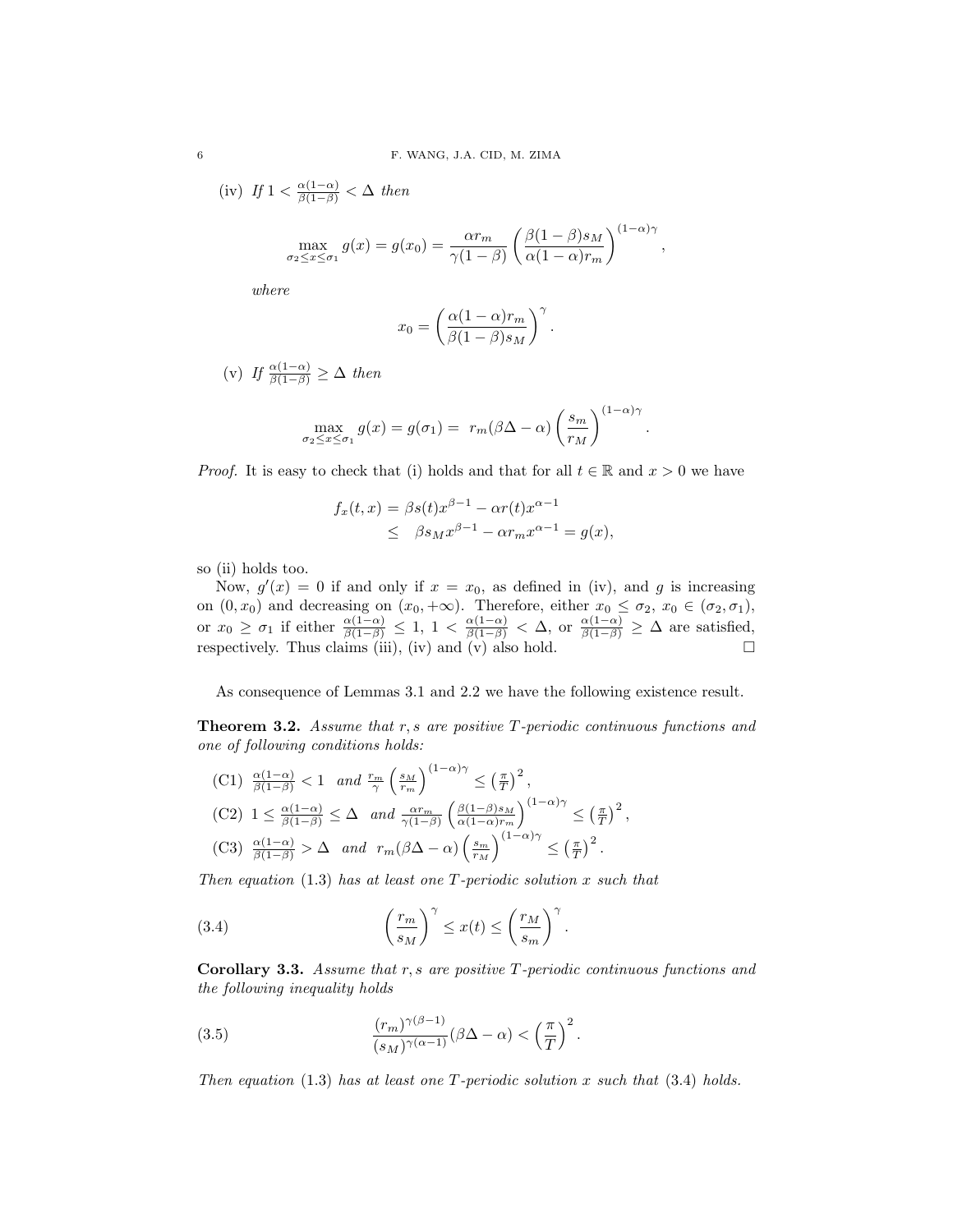Proof. Taking into account that

$$
\max_{x \in [\sigma_2, \sigma_1]} g(x) = \max_{x \in [\sigma_2, \sigma_1]} [\beta s_M x^{\beta - 1} - \alpha r_m x^{\alpha - 1}]
$$
  
\n
$$
= \max_{x \in [\sigma_2, \sigma_1]} [x^{\alpha - 1} (\beta s_M x^{\beta - \alpha} - \alpha r_m)]
$$
  
\n
$$
\leq \left(\frac{r_m}{s_M}\right)^{\gamma(\alpha - 1)} [\beta s_M \left(\frac{r_M}{s_m}\right)^{\gamma(\beta - \alpha)} - \alpha r_m]
$$
  
\n
$$
= \left(\frac{r_m}{s_M}\right)^{\gamma(\alpha - 1)} [\beta s_M \left(\frac{r_M}{s_m}\right) - \alpha r_m]
$$
  
\n
$$
= \frac{(r_m)^{\gamma(\beta - 1)}}{(s_M)^{\gamma(\alpha - 1)}} (\beta \Delta - \alpha),
$$

from Lemma 3.1 and condition (3.5) it follows that Theorem 3.2 applies.  $\Box$ 

We complete this section with the application of Lemma 2.4 to equation (1.4).

Theorem 3.4. Assume that r and s are T-periodic continuous functions, and  $\bar{r} \cdot \bar{s} > 0$ . Then equation (1.4) has a T-periodic solution  $x(t, \varepsilon)$  if  $\varepsilon > 0$  is small enough. Moreover, the following asymptotic behavior holds

(3.6) 
$$
\lim_{\varepsilon \to 0^+} \varepsilon^{\gamma} x(t, \varepsilon) = \omega^{\gamma}, \qquad \text{uniformly in } t,
$$

where

$$
\omega=\frac{\bar{r}}{\bar{s}}.
$$

*Proof.* To apply Lemma 2.4, first we rewrite equation  $(1.4)$  as the differential system

(3.7) 
$$
\dot{x} = y, \n\dot{y} = r(t)x^{\alpha} - \varepsilon s(t)x^{\beta}.
$$

Doing the rescaling of variables

$$
\begin{array}{rcl}\nx & = & u \varepsilon^{-\gamma}, \\
y & = & v \varepsilon^{-\frac{\gamma(\alpha+1)}{2}}, \\
\nu & = & \varepsilon^{\frac{\gamma(1-\alpha)}{2}},\n\end{array}
$$

system (3.7) takes the form

(3.8) 
$$
\dot{u} = \nu v, \n\dot{v} = \nu (r(t)u^{\alpha} - s(t)u^{\beta}).
$$

The averaged system of (3.8) is

(3.9) 
$$
\dot{\xi} = \nu \eta, \n\dot{\eta} = \nu \left( \overline{r} \xi^{\alpha} - \overline{s} \xi^{\beta} \right)
$$

After some calculations we have that the averaged system (3.9) has a unique nontrivial constant solution  $(\xi_0, \eta_0) = (\omega^\gamma, 0)$ , and that the determinant of the Jacobian matrix evaluated at  $(\xi_0, \eta_0)$  does not vanish. Then by Lemma 2.4, the equilibrium  $(\xi_0, \eta_0)$  is continuable for small  $\nu$ , that is, there exists  $\nu_0$  such that system (3.8) has a T-periodic solution  $(u(t, \nu), v(t, \nu))$  for  $0 < \nu < \nu_0$ , tending uniformly to  $(\xi_0, \eta_0)$ as  $\nu \to 0^+$ . Going back through the rescaling, we conclude that equation (1.4) has a T-periodic solution  $x(t, \varepsilon)$  for  $\varepsilon > 0$  small enough. Moreover, the asymptotic behavior  $(3.6)$  occurs.

.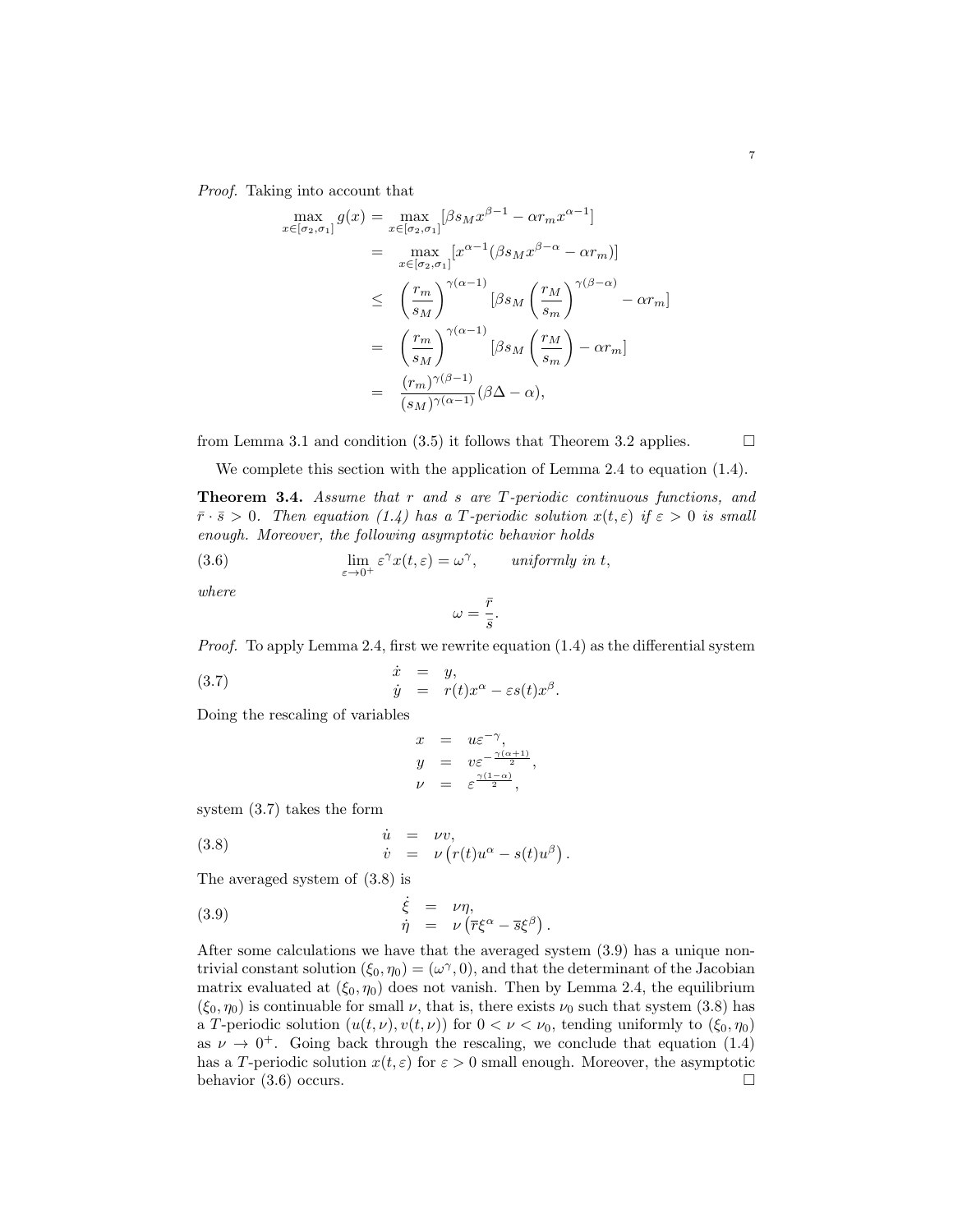Remark 3.5. The asymptotic behavior (3.6) will be the key in order to prove stability results in the next section. Moreover, (3.6) implies that the solution  $x(t, \varepsilon)$ is positive for all t and  $\varepsilon > 0$  small enough, which is essential for the application to the Liebau model.

3.2. Stability results. Let x be a T-periodic solution of equation  $(1.3)$ . A computation of the coefficients in (1.2) for that equation gives:

$$
a(t) = \beta s(t)x(t)^{\beta - 1} - \alpha r(t)x(t)^{\alpha - 1},
$$
  

$$
b(t) = \frac{1}{2} \left[ \beta(\beta - 1)s(t)x(t)^{\beta - 2} - \alpha(\alpha - 1)r(t)x(t)^{\alpha - 2} \right],
$$
  

$$
c(t) = \frac{1}{6} \left[ \beta(\beta - 1)(\beta - 2)s(t)x(t)^{\beta - 3} - \alpha(\alpha - 1)(\alpha - 2)r(t)x(t)^{\alpha - 3} \right].
$$

Whenever a localization for the solution  $x$  is available we can obtain some estimates for the previous coefficients. We will derive carefully those estimates in the following three lemmas.

**Lemma 3.6.** Assume that  $r, s$  are positive  $T$ -periodic continuous functions and that x is a solution of equation (1.3) satisfying  $(3.4)$  (for instance if the conditions of Theorem 3.2 are fulfilled). If moreover

(S) 
$$
\Delta < \frac{\beta(1-\beta)(2-\beta)}{\alpha(1-\alpha)(2-\alpha)}
$$

is satisfied, then we have:

(i) 
$$
0 < \frac{r_M}{\gamma} \left(\frac{s_m}{r_M}\right)^{\gamma(1-\alpha)} \le a_m \le a_M \le \frac{r_m}{\gamma} \left(\frac{s_M}{r_m}\right)^{\gamma(1-\alpha)}
$$
.  
\n(ii)  $c_m > 0$ .  
\n(iii)  $b_M < 0$ ,  $\tilde{b}_m \ge \frac{1}{2} \left(\frac{r_M}{s_m}\right)^{\gamma(\alpha-2)} r_M(\beta(1-\beta) - \alpha(1-\alpha)) > 0$ , and  $\tilde{b}_M \le \frac{1}{2} \left(\frac{r_m}{s_M}\right)^{\gamma(\alpha-2)} r_m(\beta(1-\beta) - \alpha(1-\alpha))$ .

*Proof.* Take into account that since  $\alpha < \beta$  and  $\Delta \geq 1$ , assumption (S) implies

(3.10) 
$$
1 \leq \Delta < \frac{\beta(1-\beta)}{\alpha(1-\alpha)}.
$$

*Claim (i).*- Note that  $a(t) = f_x(t, x(t))$ . Hence, from (3.4), (3.10) and Lemma 3.1 we obtain

.

(3.11) 
$$
a_M \le \frac{r_m}{\gamma} \left(\frac{s_M}{r_m}\right)^{(1-\alpha)\gamma}
$$

On the other hand, using (3.4), (3.10) and reasoning as in the proof of Lemma 3.1 we get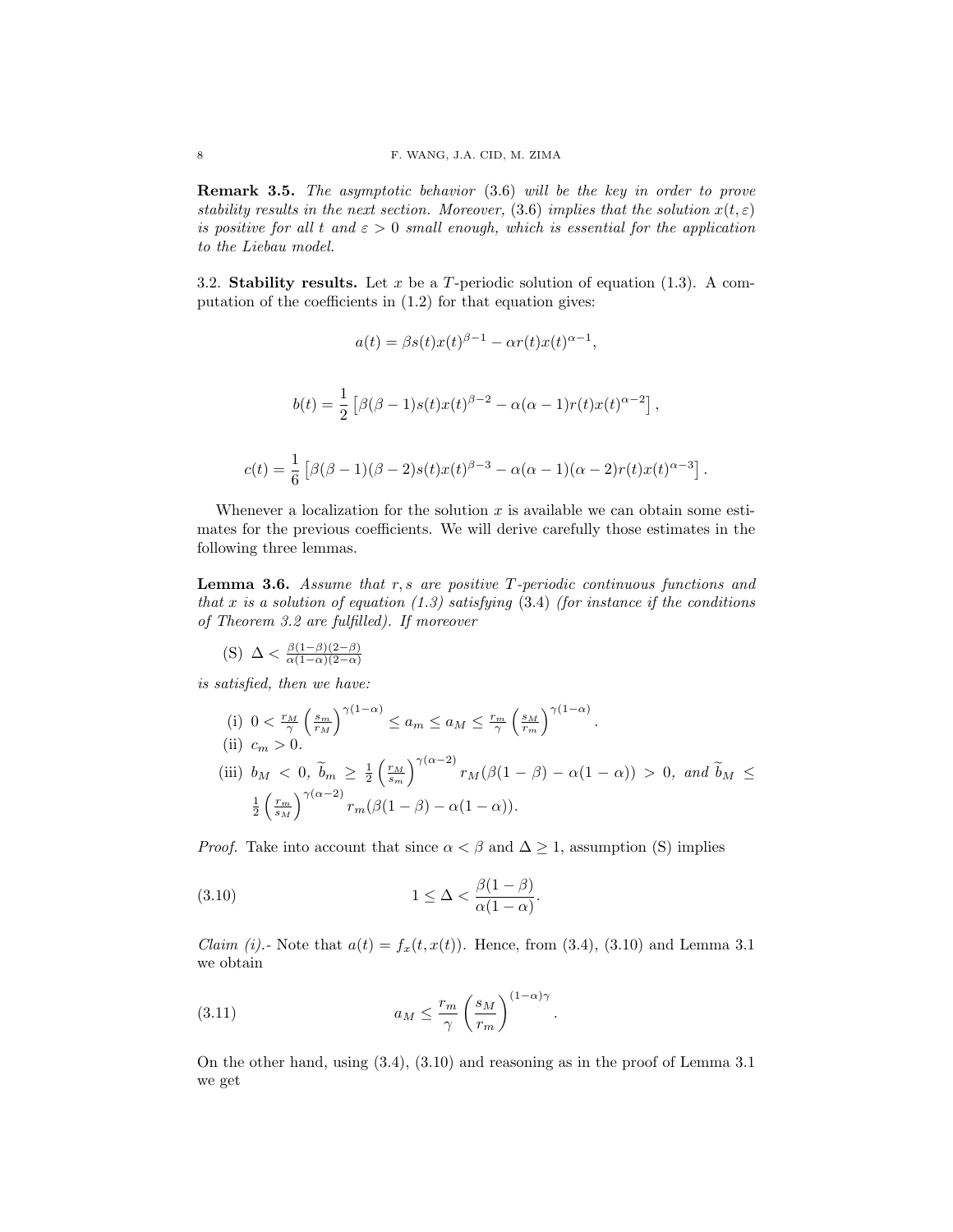$$
a(t) \geq \beta s_m x(t)^{\beta - 1} - \alpha r_M x(t)^{\alpha - 1}
$$
  
\n
$$
\geq \beta s_m \sigma_1^{\beta - 1} - \alpha r_M \sigma_1^{\alpha - 1}
$$
  
\n
$$
= \sigma_1^{\alpha - 1} \Big[ \beta s_m \sigma_1^{\beta - \alpha} - \alpha r_M \Big]
$$
  
\n
$$
= \left( \frac{r_M}{s_m} \right)^{\gamma(\alpha - 1)} \Big[ \beta s_m \left( \frac{r_M}{s_m} \right) - \alpha r_M \Big]
$$
  
\n
$$
= \left( \frac{r_M}{s_m} \right)^{\gamma(\alpha - 1)} \frac{r_M}{\gamma}
$$
  
\n
$$
> 0.
$$

*Claim (ii).*- From  $(S)$  and  $(3.4)$  it follows that

$$
c(t) = \frac{1}{6}x(t)^{\alpha-3}\left[\beta(\beta-1)(\beta-2)s(t)x(t)^{\beta-\alpha} - \alpha(\alpha-1)(\alpha-2)r(t)\right]
$$
  
\n
$$
\geq \frac{1}{6}x(t)^{\alpha-3}[\beta(\beta-1)(\beta-2)s_m\left(\frac{r_m}{s_M}\right)^{\gamma(\beta-\alpha)} - \alpha(\alpha-1)(\alpha-2)r_M]
$$
  
\n
$$
= \frac{1}{6}x(t)^{\alpha-3}r_M[\beta(\beta-1)(\beta-2)\frac{1}{\Delta} - \alpha(\alpha-1)(\alpha-2)]
$$
  
\n
$$
> 0.
$$

 $Claim (iii).$ - Now, from  $(3.4)$  and  $(3.10)$  we deduce

$$
b(t) \leq \frac{1}{2} \left[ \beta(\beta - 1)s_m x(t)^{\beta - 2} - \alpha(\alpha - 1)r_M x(t)^{\alpha - 2} \right]
$$
  
\n
$$
= \frac{1}{2} x(t)^{\alpha - 2} [\alpha(1 - \alpha)r_M - \beta(1 - \beta)s_m x(t)^{\beta - \alpha}]
$$
  
\n
$$
\leq \frac{1}{2} x(t)^{\alpha - 2} \left[ \alpha(1 - \alpha)r_M - \beta(1 - \beta)s_m \sigma_2^{\beta - \alpha} \right]
$$
  
\n
$$
= \frac{1}{2} x(t)^{\alpha - 2} \left[ \alpha(1 - \alpha)r_M - \beta(1 - \beta)s_m \left( \frac{r_m}{s_M} \right) \right]
$$
  
\n
$$
= \frac{1}{2} x(t)^{\alpha - 2} r_M \left[ \alpha(1 - \alpha) - \beta(1 - \beta) \frac{1}{\Delta} \right]
$$
  
\n
$$
< 0.
$$

Finally, taking into account that  $b(t) < 0$ , (3.4), (3.10), (S) and reasoning as in the proof of Lemma 3.1 we have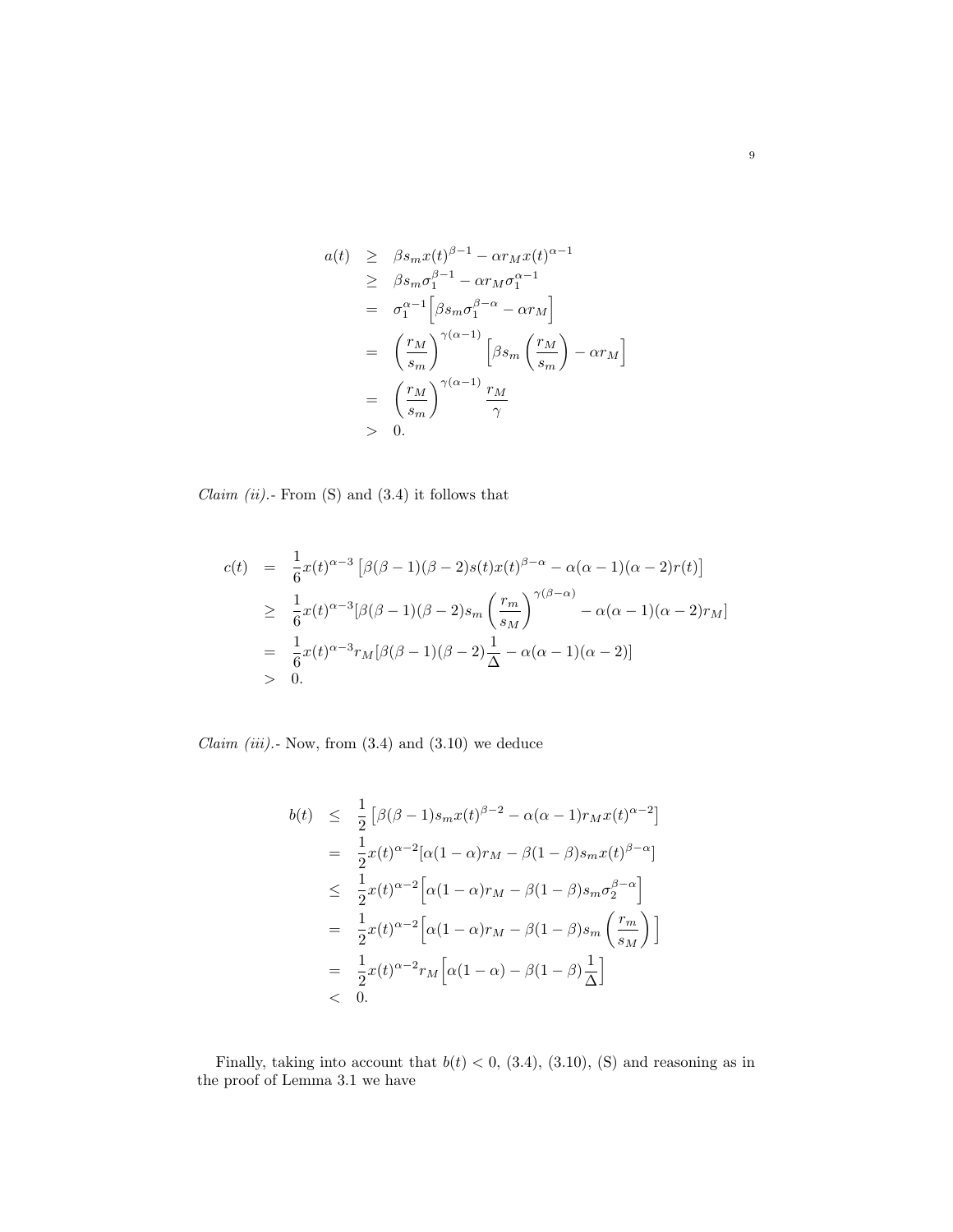$$
\tilde{b}(t) = -b(t)
$$
\n
$$
\geq \frac{1}{2} \left[ \beta (1 - \beta) s_m x(t)^{\beta - 2} - \alpha (1 - \alpha) r_M x(t)^{\alpha - 2} \right]
$$
\n
$$
\geq \frac{1}{2} \left[ \beta (1 - \beta) s_m \sigma_1^{\beta - 2} - \alpha (1 - \alpha) r_M \sigma_1^{\alpha - 2} \right]
$$
\n
$$
= \frac{1}{2} \sigma_1^{\alpha - 2} \left[ \beta (1 - \beta) s_m \sigma_1^{\beta - \alpha} - \alpha (1 - \alpha) r_M \right]
$$
\n
$$
= \frac{1}{2} \left( \frac{r_M}{s_m} \right)^{\gamma (\alpha - 2)} \left[ \beta (1 - \beta) s_m \left( \frac{r_M}{s_m} \right) - \alpha (1 - \alpha) r_M \right]
$$
\n
$$
= \frac{1}{2} \left( \frac{r_M}{s_m} \right)^{\gamma (\alpha - 2)} r_M \left[ \beta (1 - \beta) - \alpha (1 - \alpha) \right],
$$

and

$$
\tilde{b}(t) \leq \frac{1}{2} \left[ \beta (1 - \beta) s_M x(t)^{\beta - 2} - \alpha (1 - \alpha) r_m x(t)^{\alpha - 2} \right]
$$
\n
$$
\leq \frac{1}{2} \left[ \beta (1 - \beta) s_M \sigma_2^{\beta - 2} - \alpha (1 - \alpha) r_m \sigma_2^{\alpha - 2} \right]
$$
\n
$$
= \frac{1}{2} \sigma_2^{\alpha - 2} \left[ \beta (1 - \beta) s_M \sigma_2^{\beta - \alpha} - \alpha (1 - \alpha) r_m \right]
$$
\n
$$
= \frac{1}{2} \left( \frac{r_m}{s_M} \right)^{\gamma (\alpha - 2)} \left[ \beta (1 - \beta) s_M \left( \frac{r_m}{s_M} \right) - \alpha (1 - \alpha) r_m \right]
$$
\n
$$
= \frac{1}{2} \left( \frac{r_m}{s_M} \right)^{\gamma (\alpha - 2)} r_m \left[ \beta (1 - \beta) - \alpha (1 - \alpha) \right].
$$

 $\Box$ 

The following lemma, which is easy to check in a similar way to Lemma 3.1, provides us with computable bounds for  $c_M$ .

Lemma 3.7. Assume that  $r, s$  are positive  $T$ -periodic continuous functions and that x is a solution of equation (1.3) satisfying  $(3.4)$  (for instance if the conditions of Theorem 3.2 are fulfilled), that is

$$
\sigma_2 = \left(\frac{r_m}{s_M}\right)^{\gamma} \le x(t) \le \left(\frac{r_M}{s_m}\right)^{\gamma} = \sigma_1.
$$

If  $(S)$  is satisfied, then the following claims hold:

(i) For all  $t \in \mathbb{R}$  and  $x > 0$ ,

$$
f_{xxx}(t,x) \le g_1(x) := \frac{1}{6} \left( \beta(1-\beta)(2-\beta)s_M x^{\beta-3} - \alpha(1-\alpha)(2-\alpha)r_m x^{\alpha-3} \right),
$$

and the only positive solution of  $g'_1(x) = 0$  is

$$
x_1 = \left(\frac{\alpha(1-\alpha)(2-\alpha)(3-\alpha)r_m}{\beta(1-\beta)(2-\beta)(3-\beta)s_M}\right)\gamma.
$$

Moreover,  $g_1$  is increasing on  $(0, x_1)$  and decreasing on  $(x_1, +\infty)$ .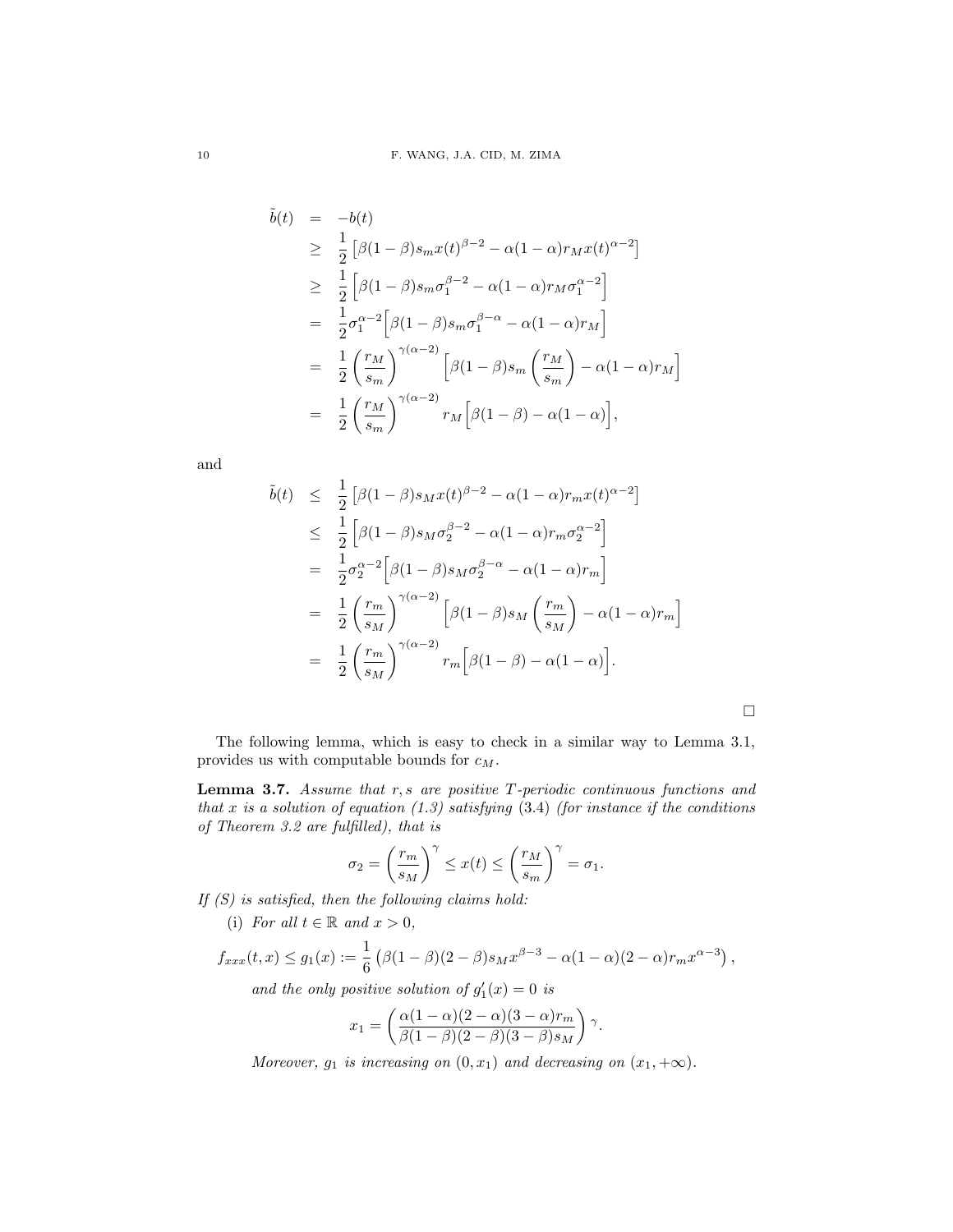(ii) If 
$$
\frac{\alpha(1-\alpha)(2-\alpha)(3-\alpha)}{\beta(1-\beta)(2-\beta)(3-\beta)} \le 1 \text{ then}
$$
  
\n
$$
c_M \le \max_{x \in [\sigma_2, \sigma_1]} g_1(x) = g_1(\sigma_2) = \frac{1}{6}((1-\beta)(2-\beta)\beta - (1-\alpha)(2-\alpha)\alpha)r_m\left(\frac{r_m}{s_M}\right)^{\gamma(\alpha-3)}.
$$
  
\n(iii) If  $1 < \frac{\alpha(1-\alpha)(2-\alpha)(3-\alpha)}{\beta(1-\beta)(2-\beta)(3-\beta)} < \Delta$  then  
\n
$$
c_M \le \max_{x \in [\sigma_2, \sigma_1]} g_1(x) = g_1(x_1) = \frac{1}{6}\left(\frac{(\alpha-3)(\alpha-2)(\alpha-1)\alpha}{\beta-3} - (\alpha-2)(\alpha-1)\alpha\right)r_m x_1^{\alpha-3}.
$$
  
\n(iv) If  $\frac{\alpha(1-\alpha)(2-\alpha)(3-\alpha)}{\beta(1-\beta)(2-\beta)(3-\beta)} \ge \Delta$  then  
\n
$$
c_M \le \max_{x \in [\alpha, \sigma]} g_1(x) = g_1(\sigma_1) = \frac{1}{\epsilon}r_m((1-\beta)(2-\beta)\beta\Delta - (1-\alpha)(2-\alpha)\alpha)\left(\frac{r_M}{\epsilon}\right)^{\gamma(\alpha-3)}.
$$

$$
c_M \le \max_{x \in [\sigma_2, \sigma_1]} g_1(x) = g_1(\sigma_1) = \frac{1}{6} r_m((1-\beta)(2-\beta)\beta\Delta - (1-\alpha)(2-\alpha)\alpha) \left(\frac{r_M}{s_m}\right)^{\gamma(\alpha-3)}
$$

The computable bounds for  $c_m$  are given in the following lemma.

Lemma 3.8. Assume that  $r, s$  are positive  $T$ -periodic continuous functions and that x is a solution of equation  $(1.3)$  satisfying  $(3.4)$ . If  $(S)$  holds, then:

(i) For all 
$$
t \in \mathbb{R}
$$
 and  $x > 0$ ,

$$
f_{xxx}(t,x) \ge g_2(x) := \frac{1}{6} \left( \beta (1-\beta)(2-\beta)s_m x^{\beta-3} - \alpha (1-\alpha)(2-\alpha)r_M x^{\alpha-3} \right),
$$

and the only positive solution of  $g'_2(x) = 0$  is

$$
x_2 = \left(\frac{\alpha(1-\alpha)(2-\alpha)(3-\alpha)r_M}{\beta(1-\beta)(2-\beta)(3-\beta)s_m}\right)\gamma.
$$

Moreover,  $g_2$  is increasing on  $(0, x_2)$  and decreasing on  $(x_2, +\infty)$ .

(ii) If 
$$
\frac{\alpha(1-\alpha)(2-\alpha)(3-\alpha)}{\beta(1-\beta)(2-\beta)(3-\beta)} \ge 1
$$
 then

$$
c_m \ge \min_{x \in [\sigma_2, \sigma_1]} g_2(x) = g_2(\sigma_2) = \frac{1}{6} ((1-\beta)(2-\beta)\beta \frac{1}{\Delta} - (1-\alpha)(2-\alpha)\alpha) r_M \left(\frac{r_m}{s_M}\right) (\alpha - 3)\gamma.
$$
  
\n(iii) If  $1 > \frac{\alpha(1-\alpha)(2-\alpha)(3-\alpha)}{\beta(1-\beta)(2-\beta)(3-\beta)} > \frac{1}{\Delta}$  then  
\n
$$
c_m \ge \min_{x \in [\sigma_2, \sigma_1]} g_2(x) = \min\{g_2(\sigma_2), g_2(\sigma_1)\} =
$$
  
\n
$$
\frac{1}{6} r_M \min \left\{ \left(\frac{r_m}{s_M}\right)^{(\alpha - 3)\gamma} ((1-\beta)(2-\beta)\beta \frac{1}{\Delta} - (1-\alpha)(2-\alpha)\alpha), \left(\frac{r_M}{s_m}\right)^{(\alpha - 3)\gamma} ((1-\beta)(2-\beta)\beta - (1-\alpha)(2-\alpha)\alpha) \right\}.
$$
  
\n(iv) If  $\frac{\alpha(1-\alpha)(2-\alpha)(3-\alpha)}{\beta(1-\beta)(2-\beta)(3-\beta)} \le \frac{1}{\Delta}$  then  
\n
$$
c_m \ge \min_{x \in [\sigma_2, \sigma_1]} g_2(x) = g_2(\sigma_1) = \frac{1}{6} r_M ((1-\beta)(2-\beta)\beta - (1-\alpha)(2-\alpha)\alpha) \left(\frac{r_M}{s_m}\right) (\alpha - 3)\gamma.
$$

Now, we present our first stability result for equation (1.3).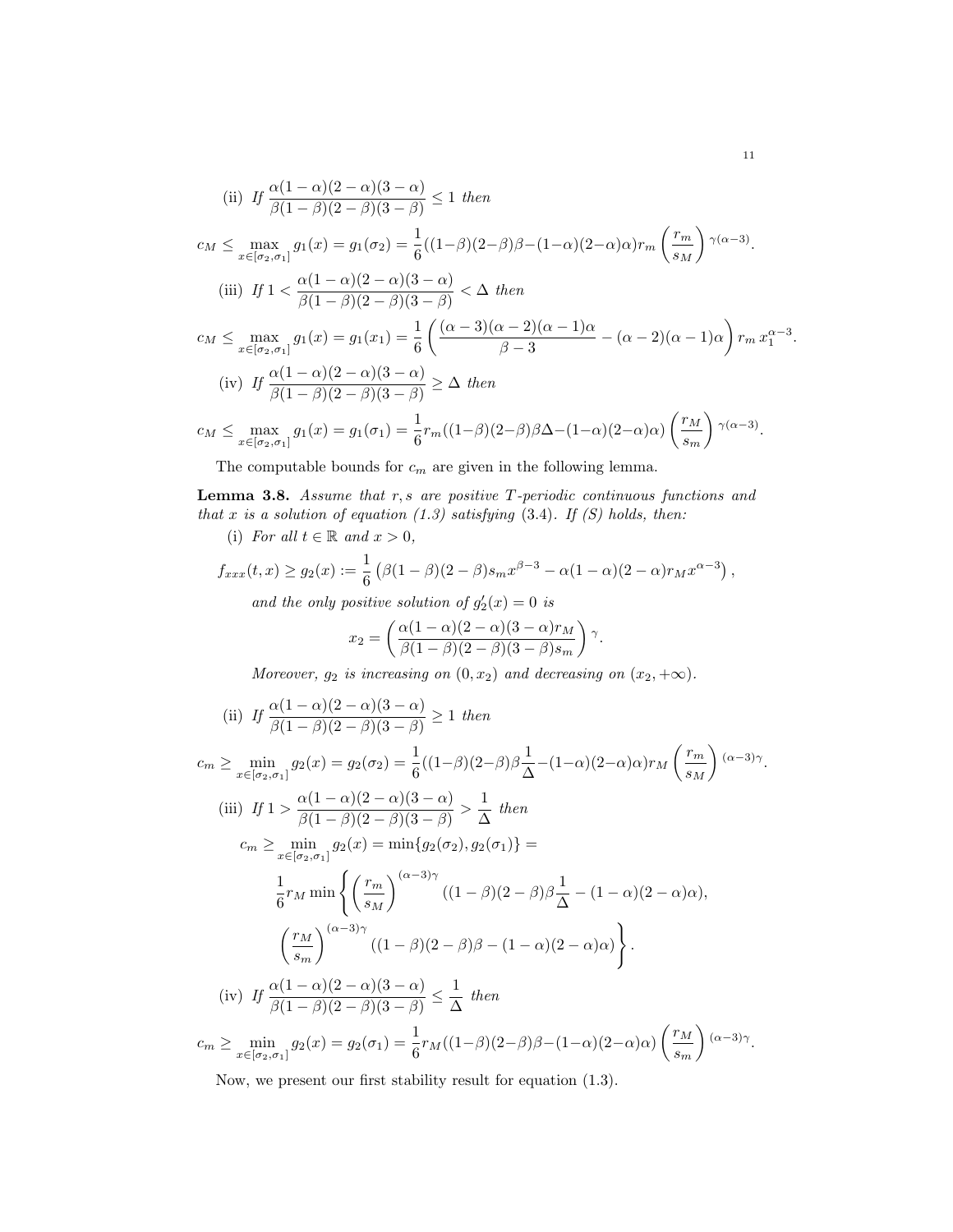**Theorem 3.9.** Let us assume that  $r$ ,  $s$  are positive  $T$ -periodic continuous functions and

(3.12) 
$$
\Delta < \frac{\beta(1-\beta)(2-\beta)}{\alpha(1-\alpha)(2-\alpha)},
$$

(3.13) 
$$
\frac{r_m}{\gamma} \left(\frac{s_M}{r_m}\right)^{\gamma(1-\alpha)} < \left(\frac{\pi}{2T}\right)^2,
$$

(3.14) 
$$
\Delta \leq \frac{\alpha(1-\alpha)(2-\alpha)(3-\alpha)}{\beta(1-\beta)(2-\beta)(3-\beta)},
$$

and

$$
(3.15)\ \ \frac{5}{3}\gamma\Delta^{\frac{5}{2}\gamma(\alpha-1)}\Delta^{\frac{7}{2}}_r(\beta(1-\beta)-\alpha(1-\alpha))^2>(1-\beta)(2-\beta)\beta\Delta-(1-\alpha)(2-\alpha)\alpha.
$$

Then there exists a stable T-periodic solution of  $(1.3)$  satisfying  $(3.4)$ .

*Proof.* Since  $(3.12)$  and  $(3.13)$  imply condition  $(C1)$  of Theorem 3.2, the existence of a solution of (1.3) satisfying (3.4) follows. The stability of such solution is a consequence of Lemma 2.5, (i), (ii) and (iii), taking into account the estimates obtained in Lemmas 3.6 and 3.7.

Remark 3.10. Condition (3.14) allows us to use part (iv) of Lemma 3.7 in order to get condition (3.15). Assuming the hypotheses of parts (ii) or (iii) of Lemma 3.7 instead of (3.14) will lead to alternate versions of (3.15).

Our next stability result, analogous to Theorem 3.9, follows from (i), (ii) and (iii') of Lemma 2.5 and the estimates from Lemmas 3.6 and 3.8.

**Theorem 3.11.** Let us assume that  $r, s$  are positive  $T$ -periodic continuous functions, and  $(3.12)$ - $(3.13)$  hold. Moreover, if

(3.16) 
$$
1 \leq \frac{\alpha(1-\alpha)(2-\alpha)(3-\alpha)}{\beta(1-\beta)(2-\beta)(3-\beta)},
$$

and

$$
(3.17)\ \ \frac{5}{3}\gamma(\beta(1-\beta)-\alpha(1-\alpha))^2<\Delta^{\frac{5}{2}\gamma(\alpha-1)}\Delta^{\frac{7}{2}}_r((1-\beta)(2-\beta)\beta\frac{1}{\Delta}-(1-\alpha)(2-\alpha)\alpha),
$$

then there exists a stable T-periodic solution of  $(1.3)$  satisfying  $(3.4)$ .

Remark 3.12. Condition (3.16) allows us to use part (ii) of Lemma 3.8 in order to get condition  $(3.17)$ . Assuming the hypotheses of parts *(iii)* or *(iv)* of Lemma 3.8 instead of (3.16) will lead to alternate versions of (3.17).

In the remainder of this section we provide a stability criterium for (1.4).

**Theorem 3.13.** Assume that r, s are T-periodic continuous functions, and  $\bar{r}$  and s are positive. Then the T-periodic solution  $x(t, \varepsilon)$  of (1.4) obtained in Theorem 3.4 is stable if  $\varepsilon > 0$  is small enough and the following conditions are satisfied

(3.18) 
$$
2\alpha^2 + 2\beta^2 + 7\alpha\beta - \alpha - \beta - 1 \neq 0,
$$

(3.19) 
$$
\frac{\alpha r_M}{\beta s_m} \le \omega := \frac{\bar{r}}{\bar{s}}.
$$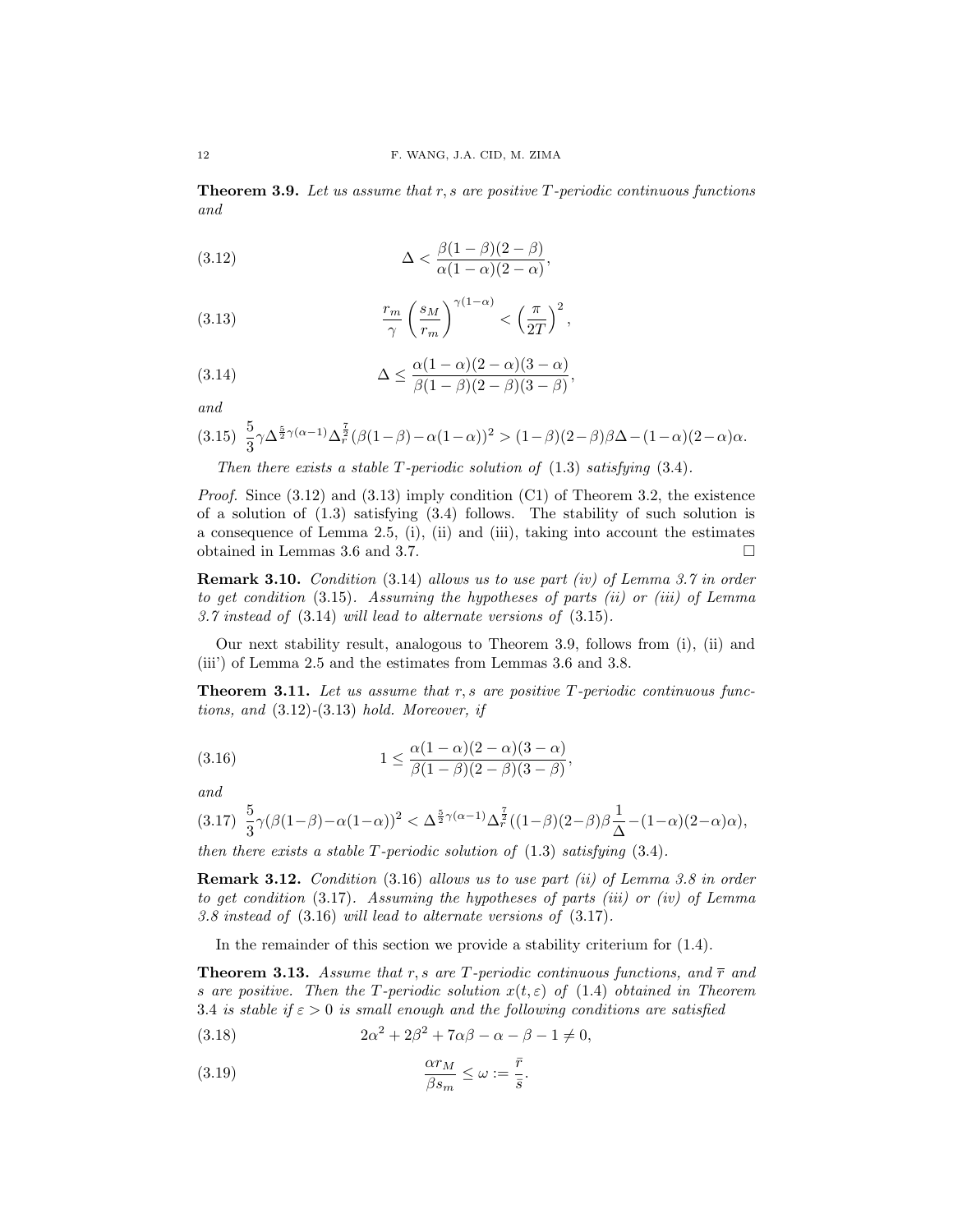*Proof.* To prove our theorem it is enough to show that the first twist coefficient  $\mu$ given by (2.2) is different from zero. Observe that the third-order approximation of (1.4) is

$$
\ddot{y} + a(t)y + b(t)y^{2} + c(t)y^{3} + o(y^{3}) = 0,
$$

where

(3.20) 
$$
a(t) = \varepsilon \beta s(t) x(t)^{\beta - 1} - \alpha r(t) x(t)^{\alpha - 1},
$$

(3.21) 
$$
b(t) = \frac{1}{2} \left[ \varepsilon \beta (\beta - 1) s(t) x(t)^{\beta - 2} - \alpha (\alpha - 1) r(t) x(t)^{\alpha - 2} \right],
$$

and

$$
(3.22) \qquad c(t) = \frac{1}{6} \left[ \varepsilon \beta (\beta - 1)(\beta - 2) s(t) x(t)^{\beta - 3} - \alpha (\alpha - 1)(\alpha - 2) r(t) x(t)^{\alpha - 3} \right].
$$

By inserting the limit  $(3.6)$  into  $(3.20)-(3.22)$ , we have

(3.23) 
$$
\lim_{\varepsilon \to 0^+} \varepsilon^{\gamma(\alpha-1)} a(t) = \beta s(t) \omega^{\gamma(\beta-1)} - \alpha r(t) \omega^{\gamma(\alpha-1)},
$$

(3.24) 
$$
\lim_{\varepsilon \to 0^+} \varepsilon^{\gamma(\alpha-2)} b(t) = \frac{1}{2} \left[ \beta(\beta-1)s(t)\omega^{\gamma(\beta-2)} - \alpha(\alpha-1)r(t)\omega^{\gamma(\alpha-2)} \right],
$$

and  $(3.25)$ 

$$
\lim_{\varepsilon \to 0^+} \varepsilon^{\gamma(\alpha-3)} c(t) = \frac{1}{6} \left[ \beta(\beta-1)(\beta-2)s(t)\omega^{\gamma(\beta-3)} - \alpha(\alpha-1)(\alpha-2)r(t)\omega^{\gamma(\alpha-3)} \right].
$$

Using condition  $(3.19)$  in  $(3.23)$ , we obtain

$$
\lim_{\varepsilon \to 0^+} \varepsilon^{\gamma(\alpha - 1)} a(t) = \beta s(t) \omega^{\gamma(\beta - 1)} - \alpha r(t) \omega^{\gamma(\alpha - 1)}
$$

$$
\geq \beta s_m \omega^{\gamma(\beta - 1)} - \alpha r_M \omega^{\gamma(\alpha - 1)}
$$

$$
= \omega^{\gamma(\alpha - 1)} (\beta s_m \omega - \alpha r_M) \geq 0,
$$

which implies that  $a(t) \geq 0$  if  $\varepsilon > 0$  is small enough. Moreover,

$$
\lim_{\varepsilon \to 0^+} \varepsilon^{\gamma(\alpha - 1)} \bar{a} = (\beta - \alpha) \frac{\bar{r}^{\gamma(\beta - 1)}}{\bar{s}^{\gamma(\alpha - 1)}},
$$

which implies that  $\bar{a} > 0$  if  $\varepsilon > 0$  is small enough and that  $\lim_{\varepsilon \to 0^+} \bar{a} = 0^+$ .

Application of Lemma 2.6 gives

(3.26) 
$$
\lim_{\varepsilon \to 0^+} \varepsilon^{\frac{\gamma(\alpha-1)}{2}} \theta = T \sqrt{\beta - \alpha} \sqrt{\frac{\bar{r}^{\gamma(\beta-1)}}{\bar{s}^{\gamma(\alpha-1)}}},
$$

and

(3.27) 
$$
\lim_{\varepsilon \to 0^+} \frac{R(t)}{\varepsilon^{\frac{\gamma(\alpha-1)}{4}}} = \frac{1}{\sqrt[4]{\beta - \alpha}} \sqrt[4]{\frac{\bar{s}^{\gamma(\alpha-1)}}{\bar{r}^{\gamma(\beta-1)}}}
$$

for  $\varepsilon>0$  small enough.

It follows from [13, Lemma 3.6] that (2.1) is elliptic and 4-elementary if  $\varepsilon > 0$  is small enough. Moreover, it is proved in [21] that the kernel  $\chi_{\theta}$  in (2.2) is symmetric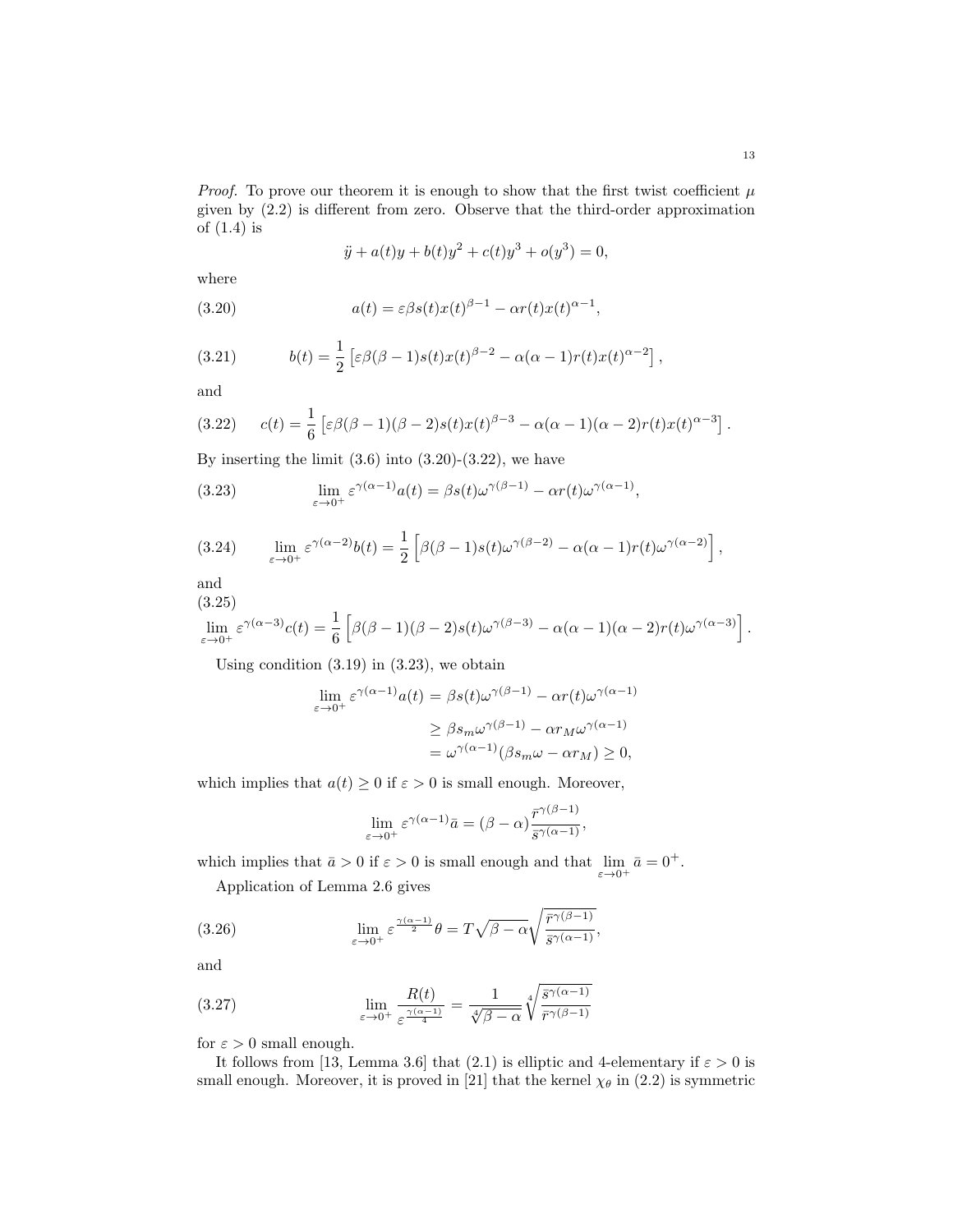with respect to the line  $x = \theta/2$ ,  $\chi_{\theta}$  is strictly increasing on  $[0, \theta/2]$  and strictly decreasing on  $[\theta/2, \theta]$ . Therefore,

(3.28) 
$$
\min_{x \in [0,\theta]} \chi_{\theta}(x) = \chi_{\theta}(0) = \frac{3 \cos(\theta/2)}{16 \sin(\theta/2)} + \frac{\cos(3\theta/2)}{16 \sin(3\theta/2)}
$$

$$
= \frac{5}{8 \sin(3\theta/2)} \frac{(1 + 4 \cos \theta) \cos(\theta/2)}{5},
$$

and

(3.29) 
$$
\max_{x \in [0,\theta]} \chi_{\theta}(x) = \chi_{\theta}(\theta/2) = \frac{3}{16 \sin(\theta/2)} + \frac{1}{16 \sin(3\theta/2)} \n= \frac{5}{8 \sin(3\theta/2)} \frac{10 - 12 \sin^2(\theta/2)}{10}.
$$

We deduce from (3.28)-(3.29) that for  $\varepsilon > 0$  small enough we get

$$
\chi_{\theta}(x) = \frac{5}{12\theta} \left( 1 + O(\theta^2) \right) = \frac{5}{12} (T\sqrt{\bar{a}})^{-1} + O(\bar{a}),
$$

in which we have used Lemma 2.6. This gives

$$
\lim_{\varepsilon \to 0^+} \left[ \varepsilon^{\frac{1}{2}\gamma(1-\alpha)} \chi_\theta(|\varphi(t) - \varphi(\tau)|) \right] = \frac{5}{12T} \frac{1}{\sqrt{\beta - \alpha}} \sqrt{\frac{\bar{r}^{\gamma(1-\beta)}}{\bar{s}^{\gamma(1-\alpha)}}}.
$$

Let

$$
\mu_1 = \iint_{[0,T]^2} b(t)b(\tau)R^3(t)R^3(\tau)\chi_{\theta}(|\varphi(t) - \varphi(\tau)|)dtd\tau,
$$

and

$$
\mu_2 = \int_0^T c(t) R^4(t) dt.
$$

Using  $(3.23)-(3.27)$ , we obtain

$$
\lim_{\varepsilon \to 0^{+}} \frac{\mu_{2}}{\varepsilon^{2\gamma}} = \lim_{\varepsilon \to 0^{+}} \int_{0}^{T} \varepsilon^{\gamma(\alpha-3)} c(t) \cdot \frac{R^{4}(t)}{\varepsilon^{\gamma(\alpha-1)}} dt
$$
\n
$$
= \int_{0}^{T} \frac{1}{6} \left[ \beta(\beta - 1)(\beta - 2)s(t)\omega^{\gamma(\beta - 3)} - \alpha(\alpha - 1)(\alpha - 2)r(t)\omega^{\gamma(\alpha - 3)} \right]
$$
\n
$$
\cdot \frac{1}{\beta - \alpha} \frac{\bar{s}^{\gamma(\alpha - 1)}}{\bar{r}^{\gamma(\beta - 1)}} dt
$$
\n
$$
= \frac{T\bar{s}^{\gamma(\alpha - 1)}}{6(\beta - \alpha)\bar{r}^{\gamma(\beta - 1)}} \left[ \beta(\beta - 1)(\beta - 2)\omega^{\gamma(\beta - 3)}\bar{s} - \alpha(\alpha - 1)(\alpha - 2)\omega^{\gamma(\alpha - 3)}\bar{r} \right]
$$
\n
$$
= \frac{T}{6(\beta - \alpha)\omega^{2\gamma}} \left[ \beta(\beta - 1)(\beta - 2) - \alpha(\alpha - 1)(\alpha - 2) \right]
$$
\n
$$
= \frac{T}{6\omega^{2\gamma}} (\alpha^{2} + \alpha\beta + \beta^{2} - 3\alpha - 3\beta + 2).
$$

Clearly,

$$
\lim_{\varepsilon \to 0^+} \frac{\mu_1}{\varepsilon^{2\gamma}} = \lim_{\varepsilon \to 0^+} \iint_{[0,T]^2} \varepsilon^{\gamma(\alpha-2)} b(t) \cdot \varepsilon^{\gamma(\alpha-2)} b(\tau) \cdot \left[ \frac{R^3(t)}{\varepsilon^{\frac{3\gamma(\alpha-1)}{4}}} \right] \cdot \left[ \frac{R^3(\tau)}{\varepsilon^{\frac{3\gamma(\alpha-1)}{4}}} \right] \cdot \left[ \varepsilon^{\frac{1}{2}\gamma(1-\alpha)} \chi_\theta(|\varphi(t) - \varphi(\tau)|) \right] dt d\tau.
$$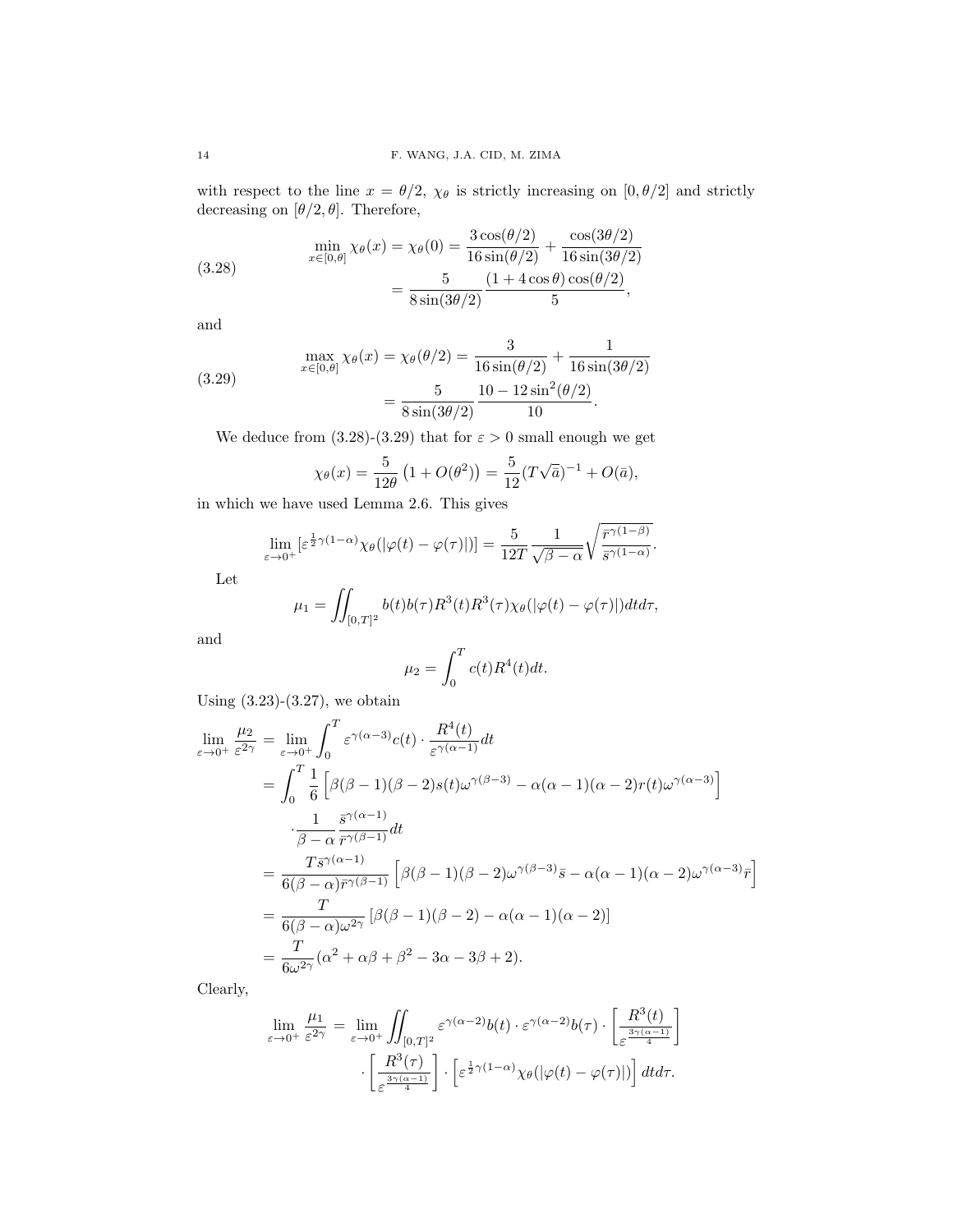Therefore, in the same manner we obtain

$$
\lim_{\varepsilon \to 0^{+}} \frac{\mu_{1}}{\varepsilon^{2\gamma}} = \iint_{[0,T]^{2}} \frac{1}{4} \left[ \beta(\beta - 1)\omega^{\gamma(\beta - 2)} s(t) - \alpha(\alpha - 1)\omega^{\gamma(\alpha - 2)} r(t) \right]
$$

$$
\cdot \left[ \beta(\beta - 1)\omega^{\gamma(\beta - 2)} s(\tau) - \alpha(\alpha - 1)\omega^{\gamma(\alpha - 2)} r(\tau) \right]
$$

$$
\times \frac{1}{(\beta - \alpha)^{3/2}} \left[ \frac{\bar{s}^{\gamma(\alpha - 1)}}{\bar{r}^{\gamma(\beta - 1)}} \right]^{3/2} \cdot \frac{5}{12T} \frac{1}{\sqrt{\beta - \alpha}} \sqrt{\frac{\bar{r}^{\gamma(1 - \beta)}}{\bar{s}^{\gamma(1 - \alpha)}}} dt d\tau
$$

$$
= \frac{5}{48T} \frac{1}{(\beta - \alpha)^{2}} \frac{\bar{s}^{2\gamma(\alpha - 1)}}{\bar{r}^{2\gamma(\beta - 1)}} \iint_{[0,T]^{2}} \left[ \beta(\beta - 1)\omega^{\gamma(\beta - 2)} s(t) - \alpha(\alpha - 1)\omega^{\gamma(\alpha - 2)} r(t) \right]
$$

$$
\times \left[ \beta(\beta - 1)\omega^{\gamma(\beta - 2)} s(\tau) - \alpha(\alpha - 1)\omega^{\gamma(\alpha - 2)} r(\tau) \right] dt d\tau
$$

$$
= \frac{5}{48T} \frac{1}{(\beta - \alpha)^{2}} \frac{\bar{s}^{2\gamma(\alpha - 1)}}{\bar{r}^{2\gamma(\beta - 1)}} \left[ \beta(\beta - 1) T \bar{s} \omega^{\gamma(\beta - 2)} - \alpha(\alpha - 1) T \bar{r} \omega^{\gamma(\alpha - 2)} \right]^{2}
$$

$$
= \frac{5T}{48\omega^{2\gamma}} (\alpha + \beta - 1)^{2}.
$$

Hence, by (2.2)

$$
\lim_{\varepsilon \to 0^+} \frac{\mu}{\varepsilon^{2\gamma}} = \lim_{\varepsilon \to 0^+} \frac{\mu_1 - \frac{3}{8}\mu_2}{\varepsilon^{2\gamma}}
$$
  
= 
$$
\frac{T}{\omega^{2\gamma}} \left[ \frac{5(\alpha + \beta - 1)^2}{48} - \frac{\alpha^2 + \alpha\beta + \beta^2 - 3\alpha - 3\beta + 2}{16} \right]
$$
  
= 
$$
\frac{T}{48\omega^{2\gamma}} (2\alpha^2 + 2\beta^2 + 7\alpha\beta - \alpha - \beta - 1).
$$

Condition (3.18) implies that

$$
\lim_{\varepsilon \to 0^+} \frac{\mu}{\varepsilon^{2\gamma}} \neq 0,
$$

which means that the twist coefficient  $\mu$  is non-zero when  $\varepsilon$  is small enough. This finishes the proof.  $\hfill \square$ 

Corollary 3.14. Suppose that r and s are T-periodic continuous functions,  $\bar{r}$  and s are positive,  $\alpha, \beta$  satisfy (3.18)-(3.19). Then the equation

(3.30) 
$$
\ddot{x} = \lambda r(t)x^{\alpha} - s(t)x^{\beta}
$$

has a stable T-periodic solution  $x(t, \lambda)$  if  $\lambda$  is large enough.

Proof. If we introduce the variable

$$
x = \lambda^{\frac{1}{1-\alpha}} y,
$$

then (3.30) is changed to the equation

$$
\ddot{y} = r(t)y^{\alpha} - \varepsilon s(t)y^{\beta},
$$

where

$$
\varepsilon = \lambda^{\frac{\beta-1}{1-\alpha}}.
$$

Note that  $\varepsilon \to 0$  if and only if  $\lambda \to +\infty$ . So Corollary 3.14 holds from Theorem  $3.13.$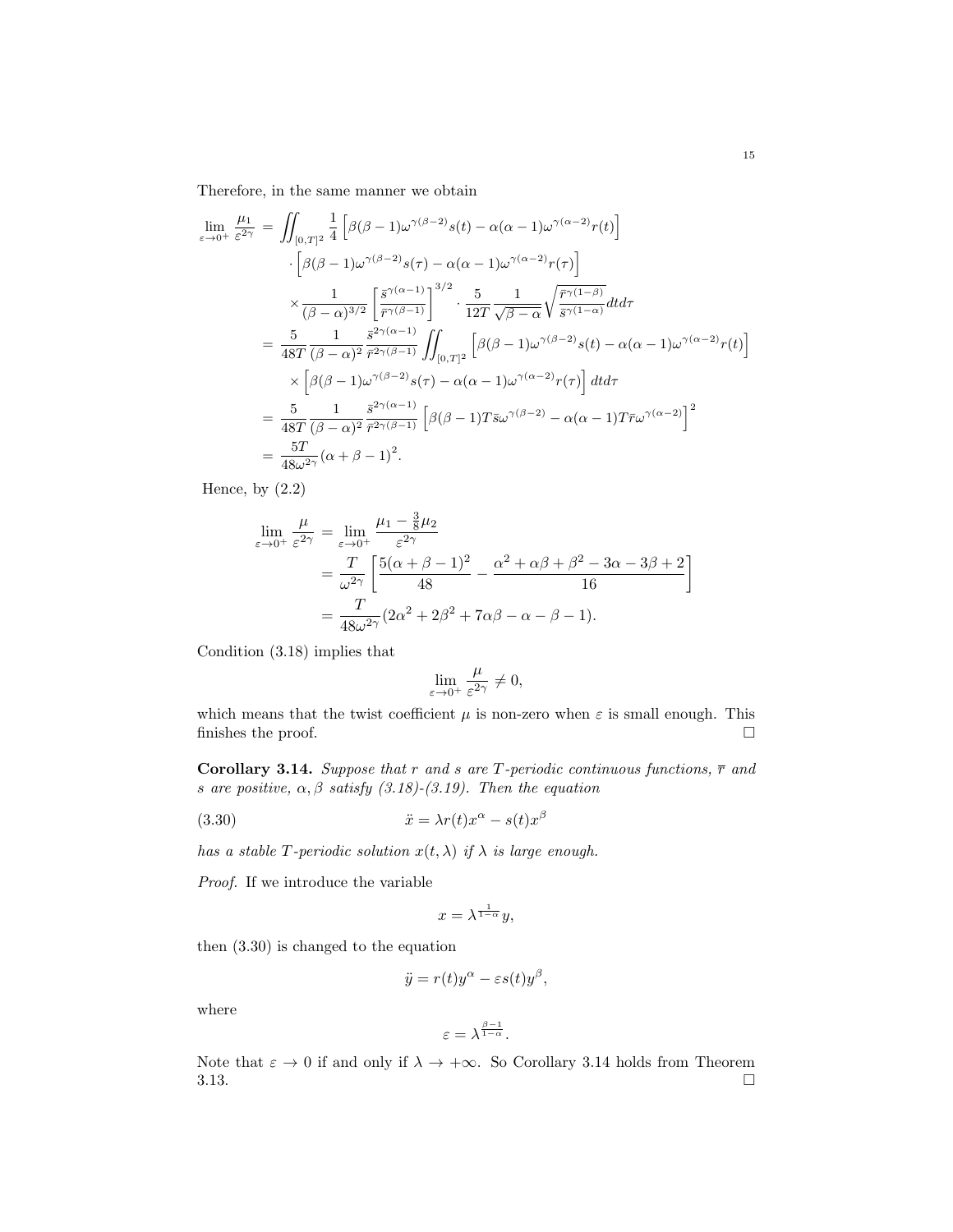#### 4. Application to the Liebau model

In our next result we give explicit conditions in terms of the data in order to obtain the existence, localization, and stability of positive solutions of (1.6).

**Theorem 4.1.** Let us assume  $e_m > 0$ . The following conclusions hold:  $(I)$  (Existence). If

(4.1) 
$$
c^{2}[be_{M}-(b-1)e_{m}] < \left(\frac{\pi}{T}\right)^{2}e_{m}^{2},
$$

is satisfied, then there exists a T-periodic solution u of  $(1.6)$  such that

$$
\frac{e_m}{c} \le u(t) \le \frac{e_M}{c} \quad \text{for all } t \in [0, T].
$$

 $(II)$  (Stability). If

(4.2) 
$$
\Delta_e < \frac{b(b+2)}{2(b-1)(b+3)},
$$

$$
(4.3) \qquad \qquad \frac{c^2}{e_m} < \left(\frac{\pi}{2T}\right)^2,
$$

(4.4) 
$$
\Delta_e \le \frac{4(b-1)(b+3)}{b(2b+3)},
$$

and

(4.5) 
$$
3b(b+2)\Delta_e^{5/2} - 6(b-1)(b+3)\Delta_e^{3/2} < 5(b-2)^2,
$$

are satisfied, then there exists a stable  $T$ -periodic solution u of  $(1.6)$  such that

$$
\frac{e_m}{c} \le u(t) \le \frac{e_M}{c} \quad \text{for all } t \in [0, T].
$$

 $\Omega$ 

(III) (Stability). If  $(4.2)$ ,  $(4.3)$ ,

$$
(4.6) \t\t b \ge \frac{3}{2},
$$

and

(4.7) 
$$
5(b-2)^2\Delta_e^{5/2} + 6(b-1)(b+3)\Delta_e < 3b(b+2),
$$

are satisfied, then there exists a stable  $T$ -periodic solution u of  $(1.6)$  such that

$$
\frac{e_m}{c} \le u(t) \le \frac{e_M}{c} \quad \text{for all } t \in [0, T].
$$

*Proof.* Since  $r(t) = (b+1)e(t)$  and  $s(t) = (b+1)c$ , the existence follows from Corollary 3.3 taking  $\alpha = (b-1)\kappa$  and  $\beta = b\kappa$ . On the other hand, the stability results (II) and (III) are a direct consequence of Theorems 3.9 and 3.11, respectively.  $\Box$ 

Remark 4.2. Note that in Theorem 4.1 the stability conditions in parts (II) and (III) also imply existence.

On the other hand, since  $\Delta_e \geq 1$ , a necessary condition in order to apply either part (II) or part (III) of Theorem 4.1 is

$$
1.5 \le b < \sqrt{7} - 1 \approx 1.64575.
$$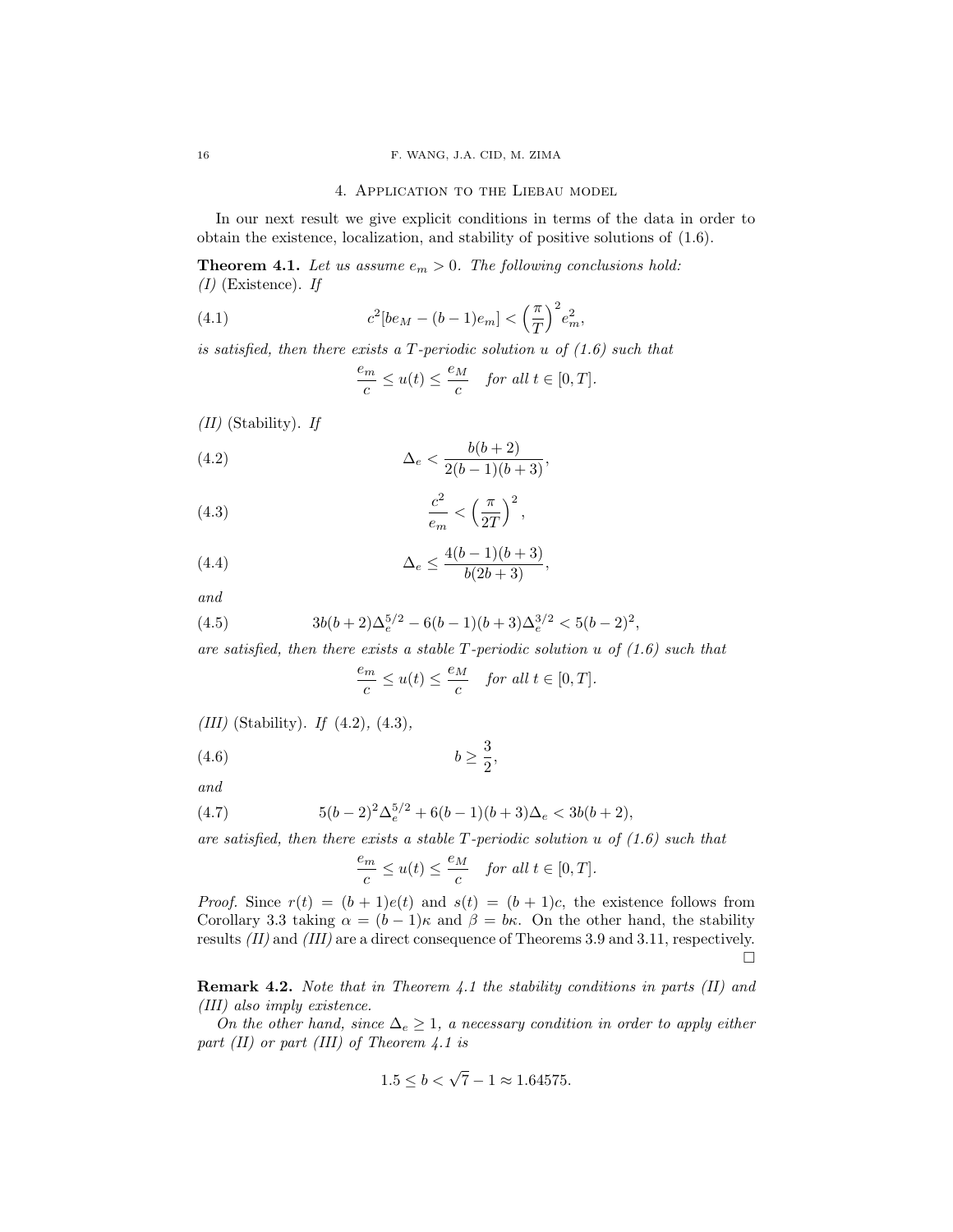Example 4.3. The equation

(4.8) 
$$
\ddot{u} = \frac{1}{u}(0.2\sin^2 t + 10 - b\dot{u}^2) - c
$$

has at least one stable  $2\pi$ -periodic positive solution provided that  $1.5 \le b < 1.56138$ and  $0 < c < 0.790569$ .

*Proof.* Let us define  $e(t) = 0.2 \sin^2 t + 10$  and  $T = 2\pi$ . Then we can compute that  $e_M = 10.2, e_m = 10$  and  $\Delta_e = 1.02$ . All conditions of Theorem 4.1 (III) are satisfied if  $1.5 \le b < 1.56138$  and  $0 < c < 0.790569$ , thus we get that (4.8) has at least one stable  $2\pi$ -periodic positive solution.



2π-periodic solution of equation (4.8) with  $b = 1.55$  and  $c = 0.4$ .

 $\Box$ 

Finally, by considering c as a small parameter in  $(1.6)$ , we obtain the following result about the existence and stability of periodic solutions.

**Theorem 4.4.** Let us assume  $\bar{e} > 0$ . Then the following conclusions hold: (I) (Existence). For c small enough, there exists at least one T-periodic solution  $u(t, c)$  of  $(1.6)$  and moreover

$$
\lim_{c \to 0} c u(t, c) = \overline{e}, \quad uniformly \ in \ t.
$$

(II) (Stability). The periodic solution found in part (I) is stable provided that  $b \neq \frac{7+\sqrt{33}}{8}$  and  $(b-1)e_M - \overline{e}b \leq 0$ .

*Proof.* Since  $r(t) = (b+1)e(t)$  and  $s(t) = b+1$ , condition  $\bar{e} > 0$  implies that  $\bar{r} > 0$ . Now the existence follows by using Theorem 3.4. Concerning the stability, we apply Theorem 3.13.  $\Box$ 

**Remark 4.5.** We point out that  $\bar{e} > 0$  assumed in Theorem 4.4 is a necessary condition for the existence of a periodic positive solution of  $(1.6)$ , see [5]. It is an open problem explicitly stated in [19, Chapter 8] whether  $\bar{e} > 0$  is also a sufficient condition for existence. So, Theorem 4.4 can be viewed as a partial answer to this open problem which in addition provides stability information.

Using Theorem 4.4, we can prove the following result with a sign changing nonlinearity.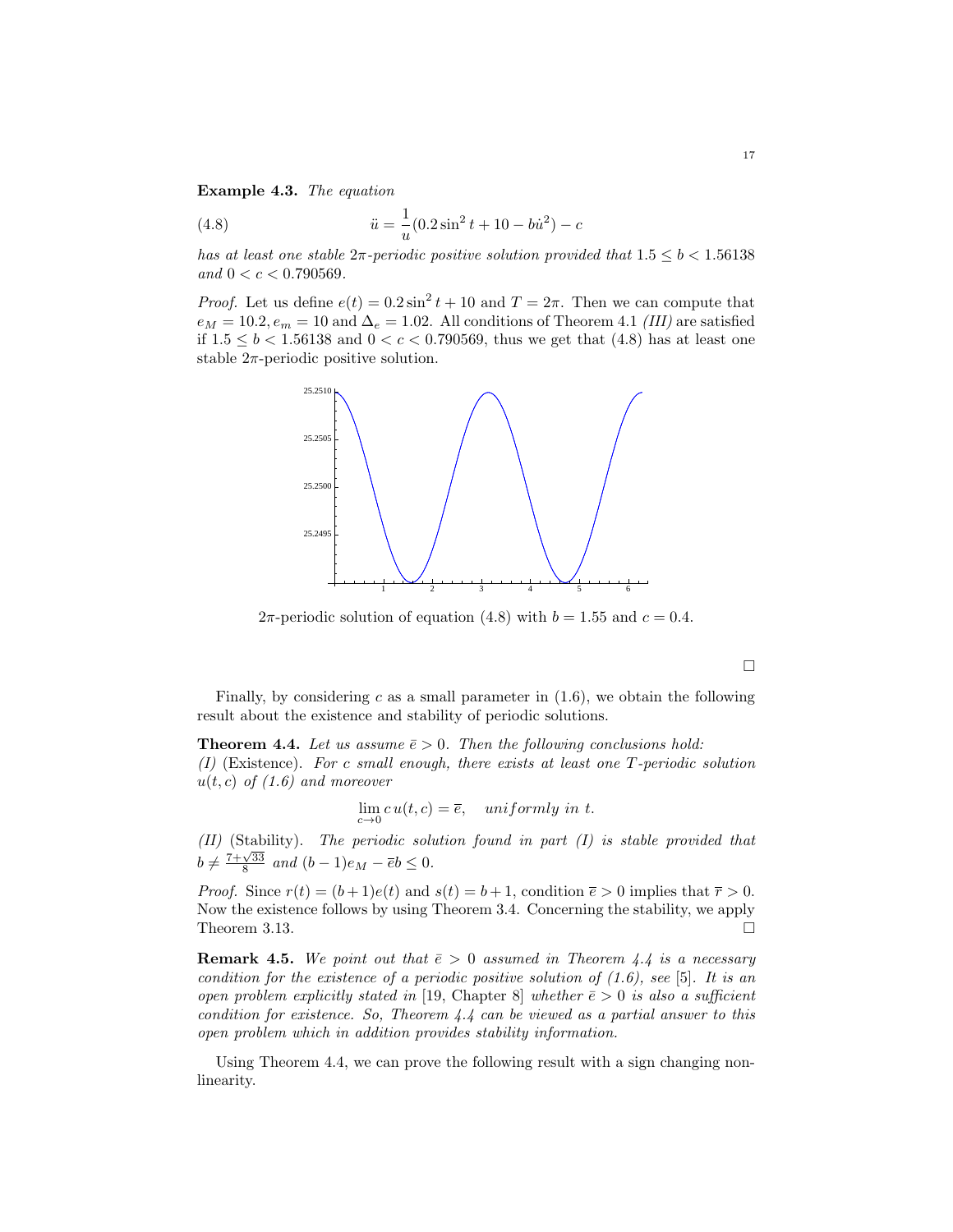Example 4.6. The equation

(4.9) 
$$
\ddot{u} = \frac{1}{u}(\cos t + \frac{1}{2} - b\dot{u}^2) - c
$$

has at least one stable  $2\pi$ -periodic positive solution provided that  $1 < b \leq \frac{3}{2}$  and c is small enough.



2π-periodic positive solution of equation (4.9) with  $b = 3/2$  and  $c = 0.133333$ .

**Remark 4.7.** Note that Theorem 4.1 cannot be applied to  $(4.9)$  in order to guarantee the existence and stability of  $2\pi$ -periodic solution since  $e(t) = \cos t + \frac{1}{2}$  takes negative values.

### **ACKNOWLEDGMENTS**

We are very grateful to an anonymous referee for his/her advice for improving the presentation of the paper.

#### **REFERENCES**

- 1. J. Chu, M. Li, Twist periodic solutions of second order singular differential equations, J. Math. Anal. Appl. 355 (2009), 830-838.
- 2. J. Chu, P.J. Torres, F. Wang, Radial stability of periodic solutions of the Gylden-Meshcherskiitype problem, Discrete Contin. Dyn. Syst. 35 (2015), 1921-1932.
- 3. J. Chu, P.J. Torres, F. Wang, Twist periodic solutions for differential equations with a combined attractive-repulsive singularity, J. Math. Anal. Appl. 437 (2016), 1070-1083.
- 4. J. Chu, M. Zhang, Rotation number and Lyapunov stability of elliptic periodic solutions, Discrete Contin. Dyn. Syst. 21 (2008), 1071-1094.
- 5. J.A. Cid, G. Propst, M. Tvrd´y, On the pumping effect in a pipe/tank flow configuration with friction, Phys. D 273-274 (2014), 28-33.
- 6. J.A. Cid, G. Infante, M. Tvrd´y, M. Zima, A topological approach to periodic oscillations related to the Liebau phenomenon, J. Math. Anal. Appl. 423 (2015), 1546-1556.
- 7. J.A. Cid, G. Infante, M. Tvrd´y, M. Zima, New results for the Liebau phenomenon via fixed point index, Nonlinear Anal. RWA 35 (2017), 457-469.
- 8. C. De Coster, P. Habets, Two-point boundary value problems: lower and upper solutions, Mathematics in Science and Engineering, 205, Elsevier B. V., Amsterdam, 2006.
- 9. E.N. Dancer, R. Ortega, The index of Lyapunov stable fixed points in two dimensions, J. Dynam. Differential Equations 6 (1994), 631-637.
- 10. G. Feltrin, F. Zanolin, Multiple positive solutions for a superlinear problem: A topological approach, J. Differential Equations 259 (2015), 925-963.